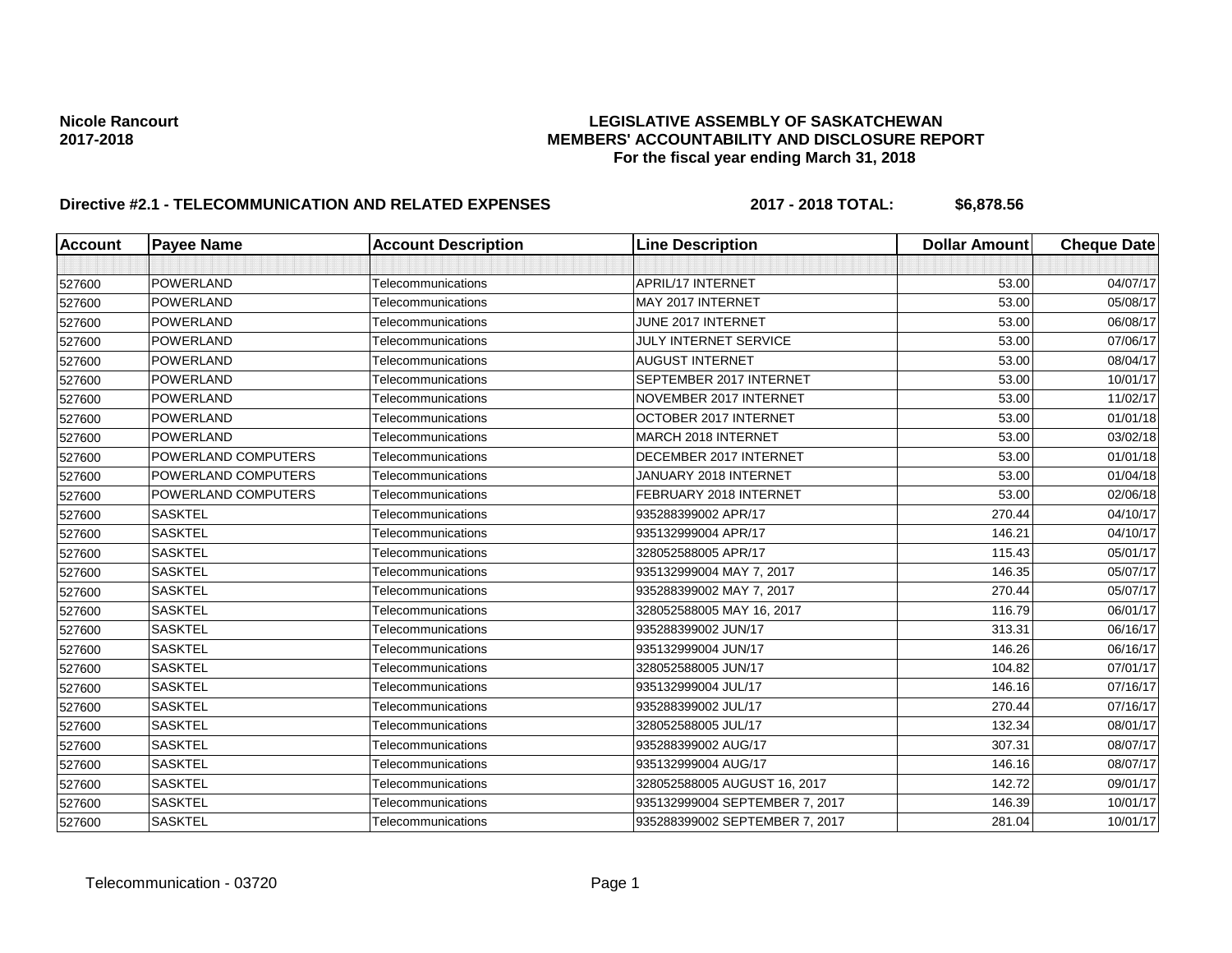## Nicole Rancourt<br>**LEGISLATIVE ASSEMBLY OF SASKATCHEWAN**<br>MEMBERS' ACCOUNTABILITY AND DISCLOSURE REF **2017-2018 MEMBERS' ACCOUNTABILITY AND DISCLOSURE REPORT For the fiscal year ending March 31, 2018**

# **Directive #2.1 - TELECOMMUNICATION AND RELATED EXPENSES** 2017 - 2018 TOTAL: \$6,878.56

| <b>Account</b> | <b>Payee Name</b> | <b>Account Description</b> | <b>Line Description</b>                   | <b>Dollar Amount</b> | <b>Cheque Date</b> |
|----------------|-------------------|----------------------------|-------------------------------------------|----------------------|--------------------|
|                |                   |                            |                                           |                      |                    |
| 527600         | <b>SASKTEL</b>    | Telecommunications         | 328052588005 SEPTEMBER 16, 2017           | 97.14                | 10/01/17           |
| 527600         | <b>SASKTEL</b>    | Telecommunications         | 935132999004 OCTOBER 7, 2017              | 146.00               | 10/07/17           |
| 527600         | <b>SASKTEL</b>    | Telecommunications         | 935288399002 OCTOBER 7, 2017              | 281.04               | 10/07/17           |
| 527600         | <b>SASKTEL</b>    | Telecommunications         | 328052588005 OCTOBER 16, 2017             | 97.14                | 11/01/17           |
| 527600         | <b>SASKTEL</b>    | Telecommunications         | 935288399002 NOVEMBER 7, 2017             | 273.27               | 11/07/17           |
| 527600         | <b>SASKTEL</b>    | Telecommunications         | 935132999004 NOVEMBER 7, 2017             | 145.97               | 11/07/17           |
| 527600         | <b>SASKTEL</b>    | Telecommunications         | 328052588005 NOVEMBER 16, 2017            | 97.14                | 11/16/17           |
| 527600         | <b>SASKTEL</b>    | Telecommunications         | 935132999004 DECEMBER 7, 2017             | 148.06               | 12/07/17           |
| 527600         | <b>SASKTEL</b>    | Telecommunications         | 935288399002 DECEMBER 7, 2017             | 274.15               | 12/07/17           |
| 527600         | <b>SASKTEL</b>    | Telecommunications         | 328052588005 DECEMBER 16, 2018            | 97.14                | 01/01/18           |
| 527600         | <b>SASKTEL</b>    | Telecommunications         | 935288399002 JANUARY 7, 2018              | 274.44               | 01/07/18           |
| 527600         | <b>SASKTEL</b>    | Telecommunications         | 935132999004 JANUARY 7, 2018              | 148.19               | 01/07/18           |
| 527600         | <b>SASKTEL</b>    | Telecommunications         | 328052588005 JANUARY 16, 2018             | 97.82                | 01/16/18           |
| 527600         | <b>SASKTEL</b>    | Telecommunications         | 935132999004 FEBRUARY 7, 2018             | 148.62               | 02/07/18           |
| 527600         | <b>SASKTEL</b>    | Telecommunications         | 935288399002 FEBRUARY 7, 2018             | 275.50               | 02/07/18           |
| 527600         | <b>SASKTEL</b>    | Telecommunications         | 328052588005 FEBRUARY 15, 2018            | 150.84               | 03/01/18           |
| 527600         | <b>SASKTEL</b>    | Telecommunications         | 935288399002 MARCH 7, 2018                | 275.50               | 03/07/18           |
| 527600         | <b>SASKTEL</b>    | Telecommunications         | 935132999004 MARCH 7, 2018                | 148.62               | 03/07/18           |
| 527600         | <b>SASKTEL</b>    | Telecommunications         | 328052588005 MARCH 16, 2018               | 116.90               | 03/16/18           |
| 527600         | <b>SASKTEL</b>    | Telecommunications         | RTV - ROSE ROTHENBURGER -<br>PERSONAL USE | (53.53)              | 03/19/18           |
|                |                   |                            | RTV - R. ROTHENBURGER - PERSONAL          |                      |                    |
| 527600         | <b>SASKTEL</b>    | Telecommunications         | <b>USE</b>                                | (100.00)             | 03/28/18           |
| 527600         | <b>SASKTEL</b>    | Telecommunications         | RTV - N. RANCOURT - PERSONAL USE          | (100.00)             | 03/28/18           |
| 530500         | <b>POWERLAND</b>  | Media Placement            | OCTOBER 2017 INTERNET                     | 53.00                | 10/10/17           |
| 530500         | <b>POWERLAND</b>  | Media Placement            | OCTOBER 2017 INTERNET                     | (53.00)              | 01/01/18           |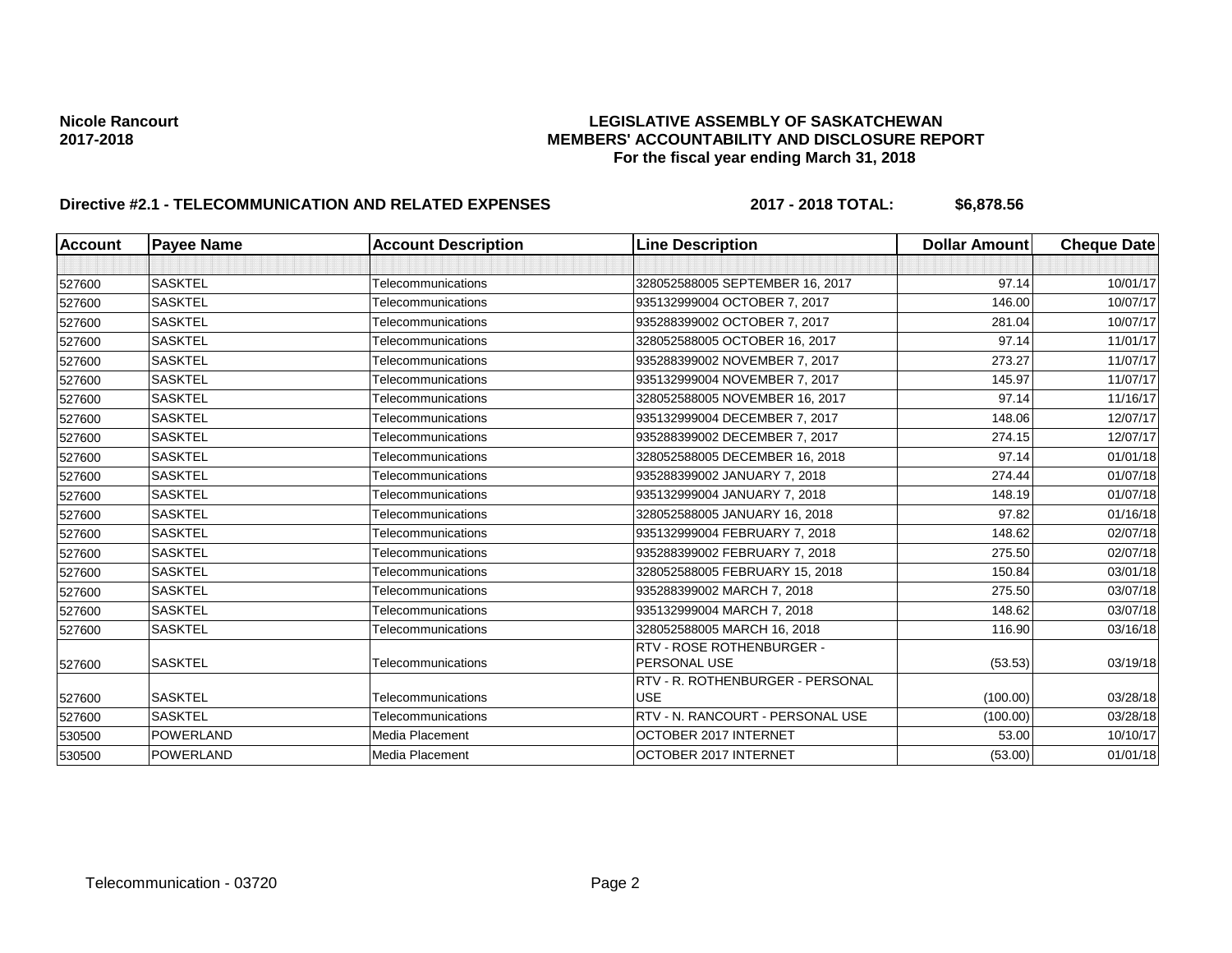## **LEGISLATIVE ASSEMBLY OF SASKATCHEWAN MEMBERS' ACCOUNTABILITY AND DISCLOSURE REPORT For the fiscal year ending March 31, 2018**

# **Directive #3.1 - MLA TRAVEL AND LIVING EXPENSES 2017 - 2018 TOTAL: \$39,068.53**

| <b>Account</b> | <b>Payee Name</b>       | <b>Account Description</b>  | <b>Line Description</b>                            | <b>Dollar Amount</b> | <b>Cheque Date</b> |
|----------------|-------------------------|-----------------------------|----------------------------------------------------|----------------------|--------------------|
|                |                         |                             |                                                    |                      |                    |
| 541900         | <b>RANCOURT, NICOLE</b> | <b>Elected Rep - Travel</b> | APRIL REGINA ACCOMMODATION                         | 1.500.00             | 04/12/17           |
| 541900         | <b>RANCOURT, NICOLE</b> | <b>Elected Rep - Travel</b> | MLA TRAVEL; APR 2 - 12                             | 756.82               | 04/12/17           |
| 541900         | <b>RANCOURT, NICOLE</b> | Elected Rep - Travel        | MLA TRAVEL; APR 13 - MAY 3                         | 1,281.69             | 05/04/17           |
| 541900         | <b>RANCOURT, NICOLE</b> | <b>Elected Rep - Travel</b> | MLA TRAVEL MAY 4 - 23, 2017                        | 1,552.50             | 05/24/17           |
| 541900         | <b>RANCOURT, NICOLE</b> | <b>Elected Rep - Travel</b> | MAY 2017 MLA REGINA<br><b>ACCOMMODATIONS</b>       | 1,550.00             | 05/24/17           |
| 541900         | <b>RANCOURT, NICOLE</b> | <b>Elected Rep - Travel</b> | MLA TRAVEL MAY 24-JUN 14, 2017                     | 807.58               | 06/14/17           |
| 541900         | <b>RANCOURT, NICOLE</b> | <b>Elected Rep - Travel</b> | JUNE 2017 MLA REGINA<br><b>ACCOMMODATION</b>       | 1,500.00             | 06/23/17           |
| 541900         | <b>RANCOURT, NICOLE</b> | Elected Rep - Travel        | MLA TRAVEL; JUN 15 - JUL 1                         | 312.87               | 07/02/17           |
| 541900         | <b>RANCOURT, NICOLE</b> | <b>Elected Rep - Travel</b> | MLA TRAVEL JULY 5-21, 2017                         | 113.59               | 08/03/17           |
| 541900         | <b>RANCOURT, NICOLE</b> | <b>Elected Rep - Travel</b> | JULY 2017 MLA REGINA<br><b>ACCOMMODATION</b>       | 1,550.00             | 08/09/17           |
| 541900         | <b>RANCOURT, NICOLE</b> | <b>Elected Rep - Travel</b> | AUG. REGINA ACCOMMODATION                          | 1,550.00             | 08/22/17           |
| 541900         | <b>RANCOURT, NICOLE</b> | <b>Elected Rep - Travel</b> | MLA TRAVEL: AUG 5 - 17                             | 1,112.49             | 08/22/17           |
| 541900         | <b>RANCOURT, NICOLE</b> | <b>Elected Rep - Travel</b> | MLA TRAVEL AUGUST 24 - SEPTEMBER<br>14, 2017       | 1,460.49             | 09/20/17           |
| 541900         | <b>RANCOURT. NICOLE</b> | <b>Elected Rep - Travel</b> | SEPTEMBER 2017 MLA REGINA<br><b>ACCOMMODATIONS</b> | 1.500.00             | 09/22/17           |
| 541900         | <b>RANCOURT, NICOLE</b> | <b>Elected Rep - Travel</b> | MLA TRAVEL SEPTEMBER 18 - 30, 2017                 | 1,164.46             | 10/16/17           |
| 541900         | <b>RANCOURT. NICOLE</b> | <b>Elected Rep - Travel</b> | MLA TRAVEL OCTOBER 1-19, 2017                      | 2.219.77             | 10/19/17           |
| 541900         | RANCOURT, NICOLE        | <b>Elected Rep - Travel</b> | OCTOBER 2017 MLA REGINA<br><b>ACCOMMODATIONS</b>   | 1,550.00             | 10/26/17           |
| 541900         | <b>RANCOURT, NICOLE</b> | <b>Elected Rep - Travel</b> | MLA TRAVEL OCTOBER 20 - NOVEMBER 5,<br>2017        | 1,243.83             | 11/06/17           |
| 541900         | <b>RANCOURT, NICOLE</b> | <b>Elected Rep - Travel</b> | MLA TRAVEL NOVEMBER 6 - 19, 2017                   | 1,413.61             | 11/20/17           |
| 541900         | <b>RANCOURT, NICOLE</b> | Elected Rep - Travel        | NOVEMBER 2017 MLA REGINA<br><b>ACCOMMODATIONS</b>  | 1,500.00             | 11/24/17           |
| 541900         | <b>RANCOURT. NICOLE</b> | <b>Elected Rep - Travel</b> | MLA TRAVEL NOVEMBER 20 - DECEMBER<br>3, 2017       | 1.658.87             | 12/05/17           |
| 541900         | RANCOURT, NICOLE        | <b>Elected Rep - Travel</b> | MLA TRAVEL DECEMBER 4 - 19, 2017                   | 668.98               | 12/27/17           |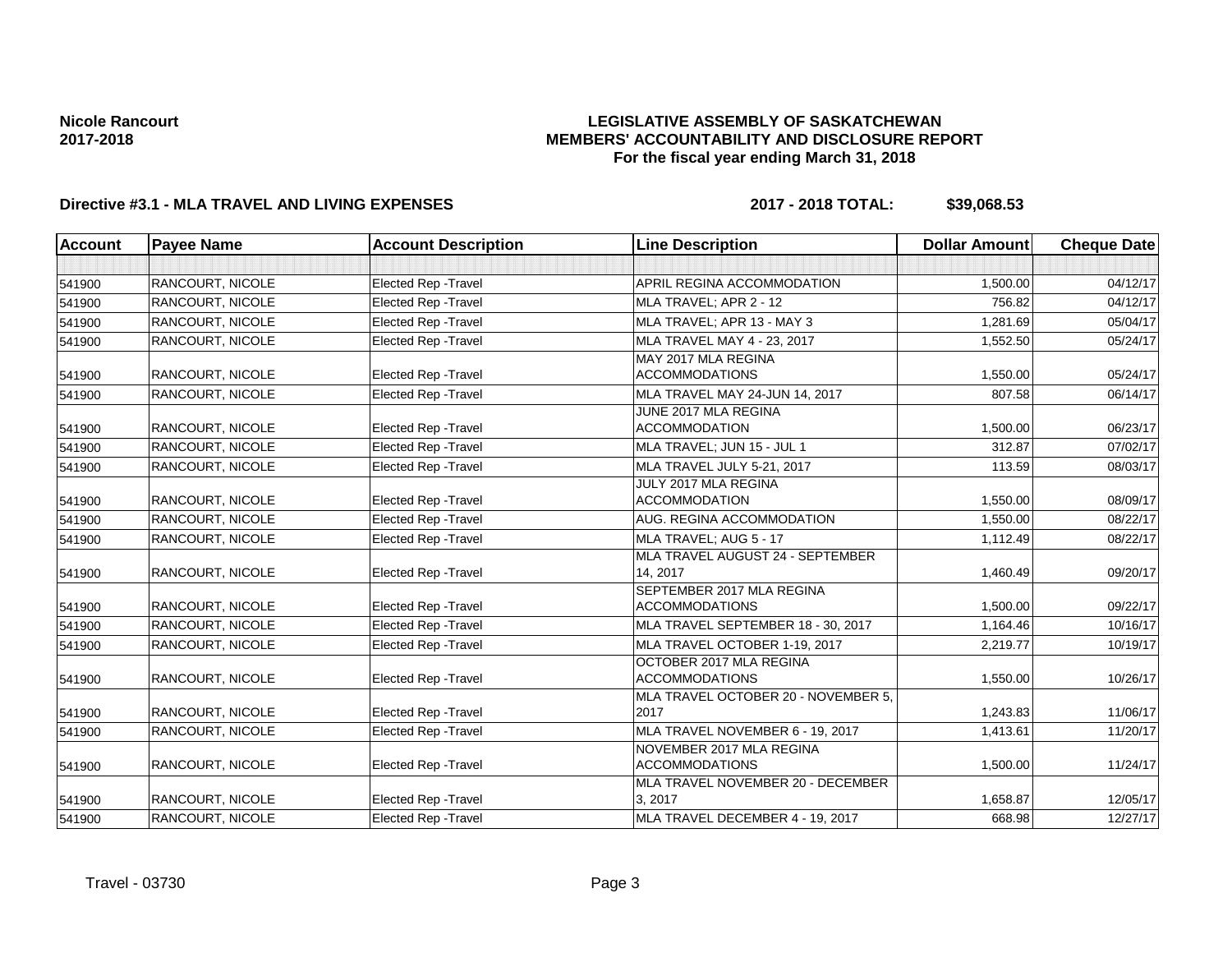## **LEGISLATIVE ASSEMBLY OF SASKATCHEWAN MEMBERS' ACCOUNTABILITY AND DISCLOSURE REPORT For the fiscal year ending March 31, 2018**

# **Directive #3.1 - MLA TRAVEL AND LIVING EXPENSES 2017 - 2018 TOTAL: \$39,068.53**

| Account | <b>Payee Name</b>       | <b>Account Description</b>  | <b>Line Description</b>            | <b>Dollar Amount</b> | <b>Cheque Date</b> |
|---------|-------------------------|-----------------------------|------------------------------------|----------------------|--------------------|
|         |                         |                             |                                    |                      |                    |
|         |                         |                             | DECEMBER 2017 MLA REGINA           |                      |                    |
| 541900  | <b>RANCOURT, NICOLE</b> | <b>Elected Rep - Travel</b> | <b>ACCOMMODATIONS</b>              | 1,550.00             | 12/27/17           |
| 541900  | <b>RANCOURT, NICOLE</b> | <b>Elected Rep - Travel</b> | MLA TRAVEL JANUARY 13-22, 2018     | 332.96               | 01/23/18           |
|         |                         |                             | JANUARY 2018 MLA REGINA            |                      |                    |
| 541900  | <b>RANCOURT, NICOLE</b> | Elected Rep - Travel        | <b>ACCOMMODATION</b>               | 1,550.00             | 01/29/18           |
| 541900  | <b>RANCOURT, NICOLE</b> | <b>Elected Rep - Travel</b> | MLA TRAVEL JAN 24-FEB 12, 2018     | 922.06               | 02/12/18           |
|         |                         |                             | FEBRUARY 2018 MLA REGINA           |                      |                    |
| 541900  | <b>RANCOURT, NICOLE</b> | <b>Elected Rep - Travel</b> | <b>ACCOMMODATIONS</b>              | 1,400.00             | 02/21/18           |
|         |                         |                             | MLA TRAVEL FEBRUARY 14 - MARCH 11. |                      |                    |
| 541900  | <b>RANCOURT, NICOLE</b> | Elected Rep - Travel        | 2018                               | 1,800.24             | 03/12/18           |
|         |                         |                             | MARCH 2018 MLA REGINA              |                      |                    |
| 541900  | <b>RANCOURT, NICOLE</b> | Elected Rep - Travel        | <b>ACCOMMODATIONS</b>              | 1,550.00             | 03/12/18           |
| 541900  | <b>RANCOURT, NICOLE</b> | <b>Elected Rep - Travel</b> | MLA TRAVEL MARCH 12 - 19, 2018     | 873.41               | 03/20/18           |
| 541900  | <b>RANCOURT, NICOLE</b> | <b>Elected Rep - Travel</b> | MLA TRAVEL MARCH 20 - 29, 2018     | 1,122.31             | 03/31/18           |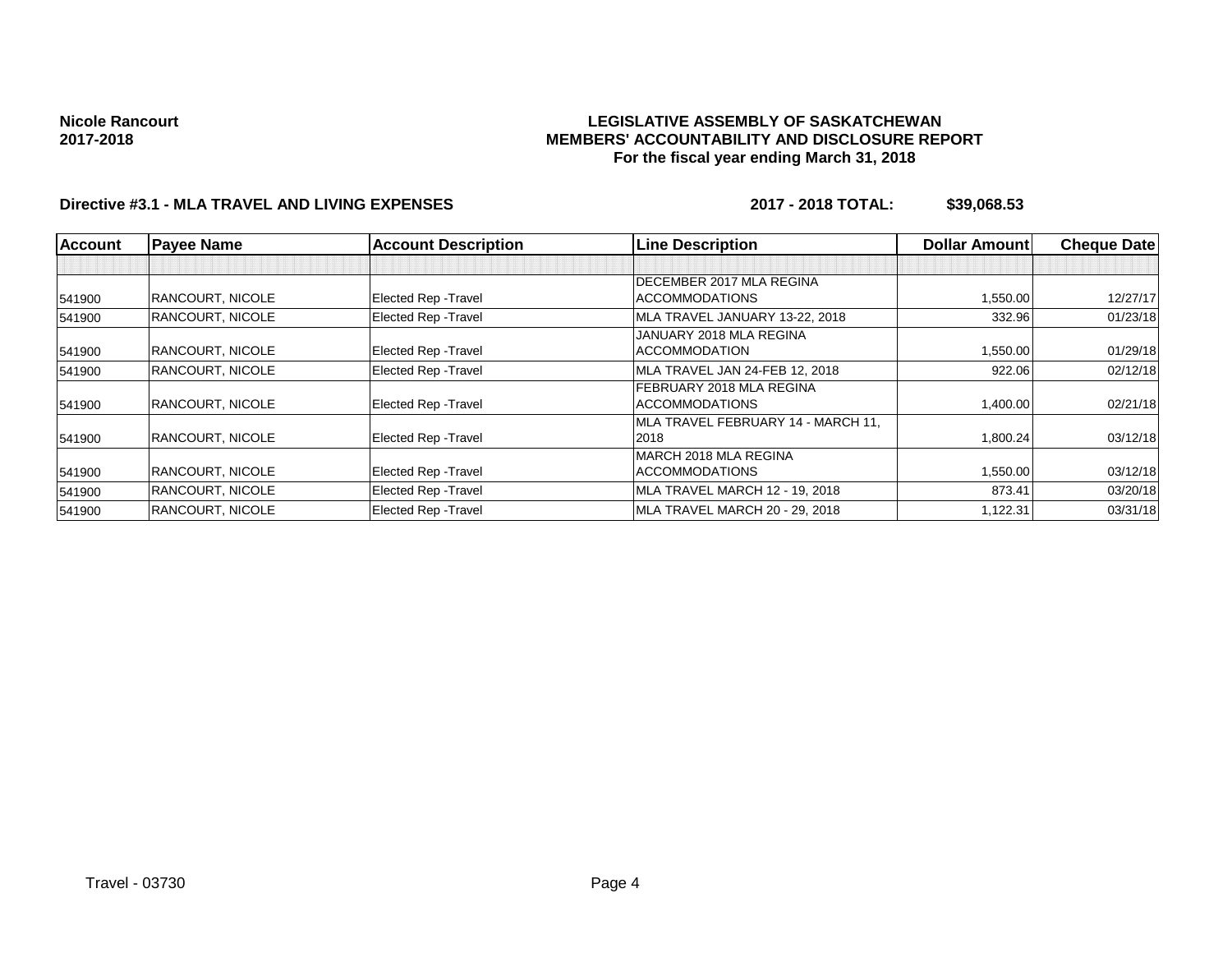## **LEGISLATIVE ASSEMBLY OF SASKATCHEWAN MEMBERS' ACCOUNTABILITY AND DISCLOSURE REPORT For the fiscal year ending March 31, 2018**

| <b>Account</b> | <b>Payee Name</b>                                   | <b>Account Description</b>                | <b>Line Description</b>         | <b>Dollar Amount</b> | <b>Cheque Date</b> |
|----------------|-----------------------------------------------------|-------------------------------------------|---------------------------------|----------------------|--------------------|
|                |                                                     |                                           |                                 |                      |                    |
| 521372         | MICHAEL BELL PHOTOGRAPHY                            | Photographer's Services                   | PHOTOGRAPHIC SERVICES           | 194.34               | 11/11/17           |
| 521372         | ROTHENBURGER, ROSEMARIE E.                          | Photographer's Services                   | FLOWERS/MISC./PHOTO             | 8.70                 | 05/05/17           |
| 522000         | P & S LEASING                                       | Rent of Ground, Buildings and Other Space | <b>APRIL OFFICE RENT</b>        | 1,000.00             | 04/19/17           |
| 522000         | P & S LEASING                                       | Rent of Ground, Buildings and Other Space | <b>MAY OFFICE RENT</b>          | 1,000.00             | 05/01/17           |
| 522000         | P & S LEASING                                       | Rent of Ground, Buildings and Other Space | JUNE OFFICE RENT                | 1,000.00             | 06/14/17           |
| 522000         | P & S LEASING                                       | Rent of Ground, Buildings and Other Space | <b>JULY OFFIE RENT</b>          | 1,000.00             | 07/11/17           |
| 522000         | P & S LEASING                                       | Rent of Ground, Buildings and Other Space | <b>AUGUST OFFICE RENT</b>       | 1,000.00             | 08/03/17           |
| 522000         | P & S LEASING                                       | Rent of Ground, Buildings and Other Space | SEPTEMBER 2017 MLA OFFICE RENT  | 1,000.00             | 09/14/17           |
| 522000         | P & S LEASING                                       | Rent of Ground, Buildings and Other Space | OCTOBER 2017 MLA OFFICE RENT    | 1,000.00             | 10/01/17           |
| 522000         | P & S LEASING                                       | Rent of Ground, Buildings and Other Space | NOVEMBER 2017 MLA OFFICE RENT   | 1.000.00             | 11/01/17           |
| 522000         | P & S LEASING                                       | Rent of Ground, Buildings and Other Space | DECEMBER 2017 MLA OFFICE RENT   | 1,000.00             | 12/01/17           |
| 522000         | P & S LEASING                                       | Rent of Ground, Buildings and Other Space | JANUARY 2018 MLA OFFICE RENT    | 1,000.00             | 01/01/18           |
| 522000         | P & S LEASING                                       | Rent of Ground, Buildings and Other Space | FEBRUARY 2018 MLA OFFICE RENT   | 1,000.00             | 02/01/18           |
| 522000         | P & S LEASING                                       | Rent of Ground, Buildings and Other Space | MARCH 2018 MLA OFFICE RENT      | 1,000.00             | 03/01/18           |
| 522200         | MINISTER OF FINANCE-MINISTRY<br>OF CENTRAL SERVICES | Rent of Photocopiers                      | PHOTOCOPIER SERVICE FEE 2017/18 | 100.00               | 11/14/17           |
| 522200         | TOSHIBA OF CANADA LTD.                              | <b>Rent of Photocopiers</b>               | APRIL COPIER LEASE 220889       | 186.18               | 05/01/17           |
| 522200         | TOSHIBA OF CANADA LTD.                              | Rent of Photocopiers                      | JUNE COPIER LEASE 220889        | 191.73               | 07/01/17           |
| 522200         | TOSHIBA OF CANADA LTD.                              | Rent of Photocopiers                      | MAY COPIER LEASE 220889         | 192.75               | 07/01/17           |
| 522200         | TOSHIBA OF CANADA LTD.                              | Rent of Photocopiers                      | MAY COPIER LEASE 220889         | 197.27               | 07/06/17           |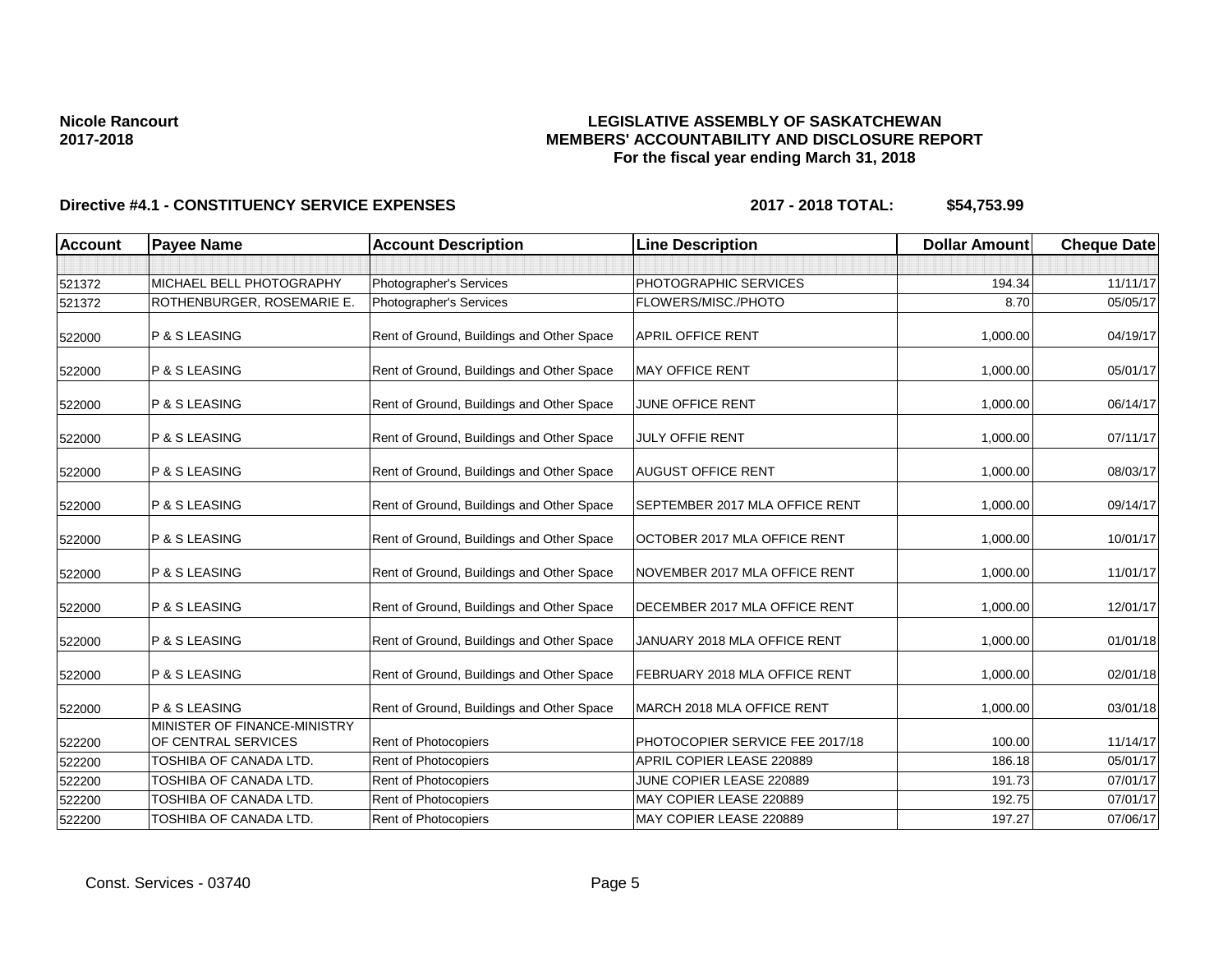## **LEGISLATIVE ASSEMBLY OF SASKATCHEWAN MEMBERS' ACCOUNTABILITY AND DISCLOSURE REPORT For the fiscal year ending March 31, 2018**

| Account | <b>Payee Name</b>              | <b>Account Description</b>           | <b>Line Description</b>                          | <b>Dollar Amount</b> | <b>Cheque Date</b> |
|---------|--------------------------------|--------------------------------------|--------------------------------------------------|----------------------|--------------------|
|         |                                |                                      |                                                  |                      |                    |
| 522200  | TOSHIBA OF CANADA LTD.         | Rent of Photocopiers                 | <b>COPIER CHARGES</b>                            | 399.55               | 09/01/17           |
| 522200  | TOSHIBA OF CANADA LTD.         | Rent of Photocopiers                 | <b>COPIER CHARGES</b>                            | 204.04               | 10/05/17           |
| 522200  | TOSHIBA OF CANADA LTD.         | Rent of Photocopiers                 | <b>COPIER CHARGES</b>                            | 225.78               | 11/01/17           |
| 522200  | TOSHIBA OF CANADA LTD.         | Rent of Photocopiers                 | <b>COPIER CHARGES</b>                            | 195.83               | 11/03/17           |
| 522200  | TOSHIBA OF CANADA LTD.         | Rent of Photocopiers                 | <b>COPIER CHARGES</b>                            | 203.77               | 01/01/18           |
| 522200  | TOSHIBA OF CANADA LTD.         | Rent of Photocopiers                 | <b>COPIER CHARGES</b>                            | 191.93               | 01/05/18           |
| 522200  | TOSHIBA OF CANADA LTD.         | Rent of Photocopiers                 | <b>COPIER CHARGES</b>                            | 186.50               | 03/01/18           |
| 522500  | PRINCE ALBERT INSURANCE LTD    | <b>Insurance Premiums</b>            | INSURANCE POLICY C70141541-3                     | 680.52               | 11/01/17           |
| 524000  | P & S LEASING                  | Repairs                              | PHASE 1 OF RENOVATIONS                           | 500.00               | 03/01/18           |
| 525000  | <b>CANADA POST CORPORATION</b> | Postal, Courier, Freight and Related | <b>POSTAGE</b>                                   | 2,500.00             | 03/26/18           |
| 525000  | <b>ENCHANTED FLORIST</b>       | Postal, Courier, Freight and Related | <b>FLOWERS &amp; DELIVERY</b>                    | 50.88                | 12/14/17           |
| 525000  | ROTHENBURGER, ROSEMARIE E.     | Postal, Courier, Freight and Related | MISC/SOFTWARE/SHIP.FEE/TRAVEL/SETU               | 11.05                | 04/11/17           |
| 525000  | ROTHENBURGER, ROSEMARIE E.     | Postal, Courier, Freight and Related | POSTAGE/FLOWERS/MISC./C.A. TRAVEL                | 116.61               | 06/08/17           |
| 525000  | ROTHENBURGER, ROSEMARIE E      | Postal, Courier, Freight and Related | MISC/OFFICE/FLORAL/POSTAGE/C.A.<br><b>TRAVEL</b> | 91.65                | 02/01/18           |
| 525000  | ROTHENBURGER, ROSEMARIE E.     | Postal, Courier, Freight and Related | C.A. TRAVEL/FLORAL/POSTAGE/MISC                  | 1,235.37             | 03/01/18           |
| 525000  | <b>SCENTIMENTS FLORAL LTD.</b> | Postal, Courier, Freight and Related | <b>FLOWERS &amp; DELIVERY</b>                    | 32.00                | 12/08/17           |
| 525000  | <b>STAPLES BUSINESS DEPOT</b>  | Postal, Courier, Freight and Related | POSTAGE/OFFICE SUPPLIES                          | 180.19               | 06/01/17           |
| 525000  | <b>STAPLES BUSINESS DEPOT</b>  | Postal, Courier, Freight and Related | POSTAGE 107924 NO GST                            | 255.00               | 07/01/17           |
| 525000  | <b>STAPLES BUSINESS DEPOT</b>  | Postal, Courier, Freight and Related | 107924 POSTAGE                                   | 255.00               | 09/01/17           |
| 525000  | <b>STAPLES BUSINESS DEPOT</b>  | Postal, Courier, Freight and Related | 107924 POSTAGE&OFFICE SUPPLIES-NO<br><b>GST</b>  | 255.00               | 09/01/17           |
| 525000  | <b>STAPLES BUSINESS DEPOT</b>  | Postal, Courier, Freight and Related | 107924 POSTAGE&OFFICE SUPPLIES-NO<br><b>GST</b>  | 85.00                | 09/01/17           |
| 525000  | <b>STAPLES BUSINESS DEPOT</b>  | Postal, Courier, Freight and Related | <b>POSTAGE</b>                                   | 90.10                | 11/01/17           |
| 525000  | <b>STAPLES BUSINESS DEPOT</b>  | Postal, Courier, Freight and Related | 107924 OFFICE SUPPLIES/POSTAGE                   | 85.00                | 01/01/18           |
| 525000  | <b>STAPLES BUSINESS DEPOT</b>  | Postal, Courier, Freight and Related | RTV - N. RANCOURT - POSTAGE                      | (255.00)             | 02/06/18           |
| 525000  | <b>STAPLES BUSINESS DEPOT</b>  | Postal, Courier, Freight and Related | 107924 POSTAGE/OFFICE SUPPLIES                   | 180.20               | 03/19/18           |
| 528000  | NETFORE SYSTEMS INC.           | <b>Support Services</b>              | SOFTWARE LICENSING AGREEMENT                     | 3,180.00             | 07/01/17           |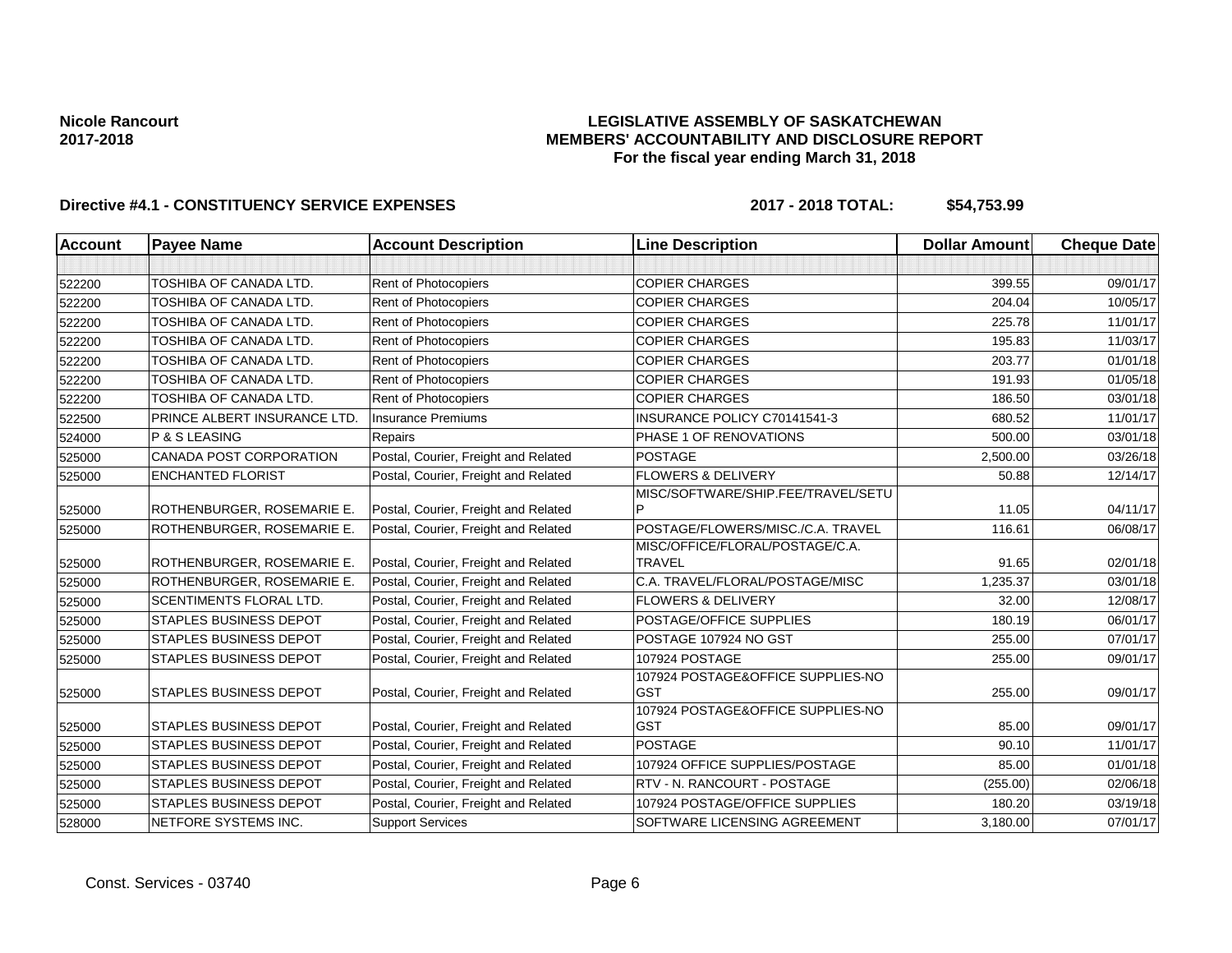## **LEGISLATIVE ASSEMBLY OF SASKATCHEWAN MEMBERS' ACCOUNTABILITY AND DISCLOSURE REPORT For the fiscal year ending March 31, 2018**

| <b>Account</b> | <b>Payee Name</b>          | <b>Account Description</b>          | <b>Line Description</b>                             | <b>Dollar Amount</b> | <b>Cheque Date</b> |
|----------------|----------------------------|-------------------------------------|-----------------------------------------------------|----------------------|--------------------|
|                |                            |                                     |                                                     |                      |                    |
| 528000         | NETFORE SYSTEMS INC.       | <b>Support Services</b>             | RTV - PST ON SOFTWARE LICENSING                     | (180.00)             | 09/14/17           |
| 528000         | <b>POWERLAND</b>           | <b>Support Services</b>             | <b>SUPPORT SERVICES</b>                             | 36.97                | 05/01/17           |
| 528000         | POWERLAND                  | <b>Support Services</b>             | <b>COMPUTER SERVICE</b>                             | 36.97                | 12/01/17           |
| 529000         | <b>BENDIG, CARMELLE</b>    | <b>General Contractual Services</b> | APRIL CLEANING SERVICES                             | 100.00               | 05/01/17           |
| 529000         | <b>BENDIG, CARMELLE</b>    | <b>General Contractual Services</b> | <b>MAY CLEANING SERVICES</b>                        | 125.00               | 06/01/17           |
| 529000         | <b>BENDIG, CARMELLE</b>    | <b>General Contractual Services</b> | JUNE OFFICE CLEANING                                | 100.00               | 07/01/17           |
| 529000         | <b>BENDIG, CARMELLE</b>    | <b>General Contractual Services</b> | JULY CLEANING SERVICE                               | 125.00               | 08/01/17           |
| 529000         | <b>BENDIG, CARMELLE</b>    | <b>General Contractual Services</b> | MLA OFFICE JANITORIAL SERVICE AUG/17                | 100.00               | 09/01/17           |
| 529000         | <b>BENDIG, CARMELLE</b>    | <b>General Contractual Services</b> | SEPTEMBER 2017 CLEANING SERVICES                    | 125.00               | 10/01/17           |
| 529000         | <b>BENDIG, CARMELLE</b>    | <b>General Contractual Services</b> | OCTOBER 2017 CLEANING SERVICES                      | 100.00               | 11/01/17           |
| 529000         | <b>BENDIG, CARMELLE</b>    | <b>General Contractual Services</b> | NOVEMBER 2017 CLEANING SERVICES                     | 100.00               | 01/01/18           |
| 529000         | <b>BENDIG, CARMELLE</b>    | <b>General Contractual Services</b> | DECEMBER 2017 CLEANING SERVICES                     | 100.00               | 01/01/18           |
| 529000         | <b>BENDIG, CARMELLE</b>    | <b>General Contractual Services</b> | JANUARY 2018 MLA OFFICE CLEANING<br><b>SERVICES</b> | 100.00               | 02/01/18           |
| 529000         | <b>BENDIG, CARMELLE</b>    | <b>General Contractual Services</b> | FEBRUARY 2018 CLEANING SERVICES                     | 100.00               | 03/01/18           |
| 529000         | <b>BENDIG, CARMELLE</b>    | <b>General Contractual Services</b> | MARCH 2018 CLEANING SERVICE                         | 125.00               | 03/28/18           |
| 529000         | ROTHENBURGER, ROSEMARIE E. | <b>General Contractual Services</b> | MISC/SOFTWARE/SHIP.FEE/TRAVEL/SETU                  | 10.00                | 04/11/17           |
| 529200         | <b>RANCOURT, NICOLE</b>    | Professional Development            | REIMB: PTSD/OSI AWARENESS<br><b>CONFERENCE</b>      | 75.00                | 10/01/17           |
| 530500         | JAZZ MANAGEMENT LTD.       | <b>Media Placement</b>              | <b>ADVERTISING</b>                                  | 41.67                | 04/01/17           |
| 530500         | JAZZ MANAGEMENT LTD.       | <b>Media Placement</b>              | <b>ADVERISING</b>                                   | 41.67                | 05/01/17           |
| 530500         | JAZZ MANAGEMENT LTD.       | Media Placement                     | <b>ADVERTISING</b>                                  | 41.67                | 07/01/17           |
| 530500         | JAZZ MANAGEMENT LTD.       | Media Placement                     | <b>ADVERTISING</b>                                  | 41.67                | 07/01/17           |
| 530500         | JAZZ MANAGEMENT LTD.       | Media Placement                     | <b>ADVERTISING</b>                                  | 41.67                | 09/01/17           |
| 530500         | JAZZ MANAGEMENT LTD.       | Media Placement                     | <b>ADVERTISING</b>                                  | 41.67                | 10/01/17           |
| 530500         | JAZZ MANAGEMENT LTD.       | Media Placement                     | <b>ADVERTISING</b>                                  | 41.67                | 10/01/17           |
| 530500         | JAZZ MANAGEMENT LTD.       | <b>Media Placement</b>              | <b>ADVERTISING</b>                                  | 41.67                | 11/01/17           |
| 530500         | JAZZ MANAGEMENT LTD.       | Media Placement                     | <b>ADVERTISING</b>                                  | 41.67                | 12/01/17           |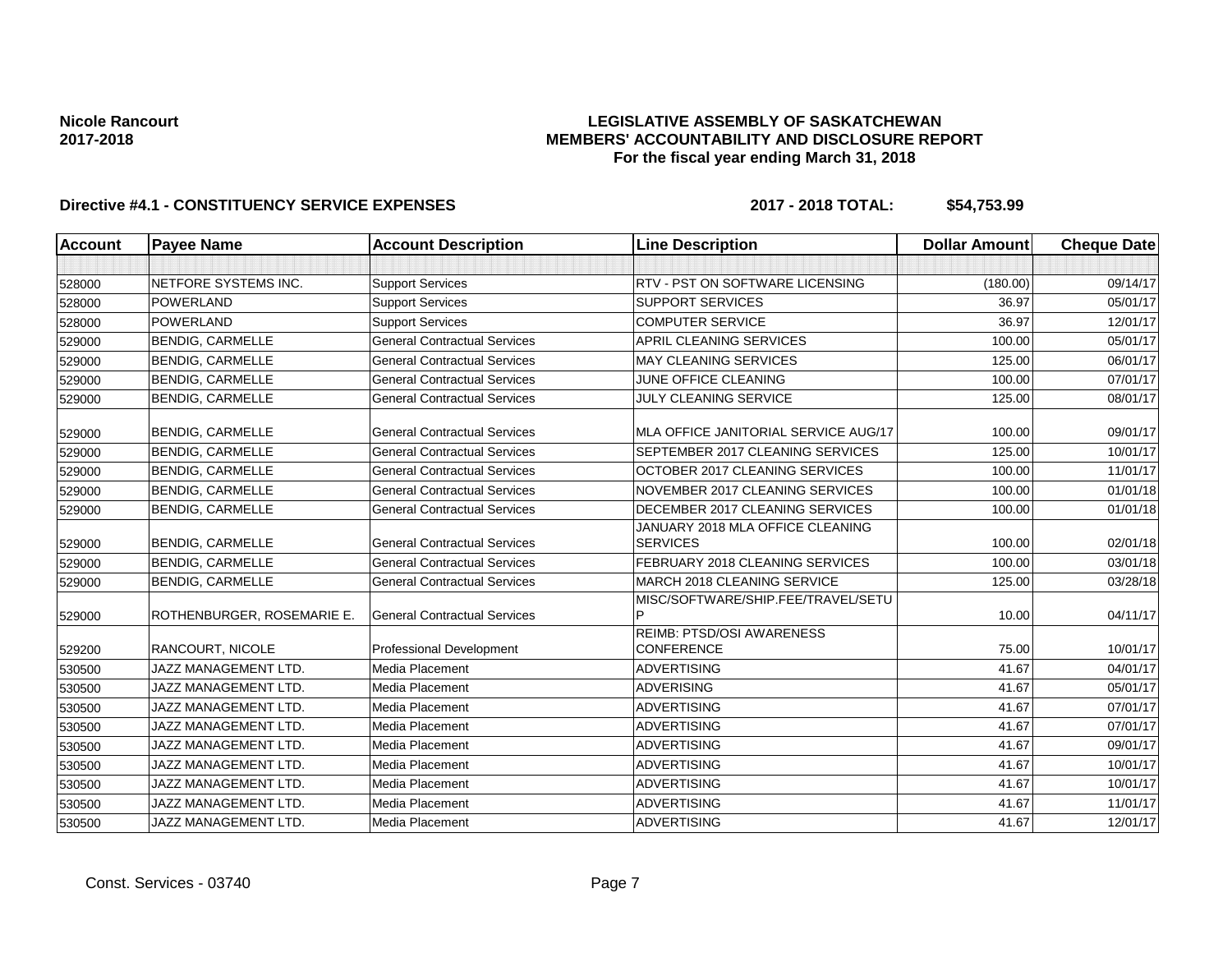## **LEGISLATIVE ASSEMBLY OF SASKATCHEWAN MEMBERS' ACCOUNTABILITY AND DISCLOSURE REPORT For the fiscal year ending March 31, 2018**

| <b>Account</b> | <b>Payee Name</b>                              | <b>Account Description</b> | <b>Line Description</b> | <b>Dollar Amount</b> | <b>Cheque Date</b> |
|----------------|------------------------------------------------|----------------------------|-------------------------|----------------------|--------------------|
|                |                                                |                            |                         |                      |                    |
| 530500         | <b>JAZZ MANAGEMENT LTD.</b>                    | Media Placement            | <b>ADVERTISING</b>      | 41.67                | 01/01/18           |
| 530500         | JAZZ MANAGEMENT LTD.                           | Media Placement            | <b>ADVERTISING</b>      | 41.67                | 02/01/18           |
| 530500         | <b>JAZZ MANAGEMENT LTD.</b>                    | Media Placement            | <b>ADVERTISING</b>      | 41.67                | 03/01/18           |
|                | <b>JIM PATTISON BROADCAST</b>                  |                            |                         |                      |                    |
| 530500         | <b>GROUP</b>                                   | Media Placement            | <b>ADVERTISING</b>      | 550.00               | 06/01/17           |
|                | <b>JIM PATTISON BROADCAST</b>                  |                            |                         |                      |                    |
| 530500         | <b>GROUP</b>                                   | Media Placement            | <b>ADVERTISING</b>      | 500.00               | 06/01/17           |
|                | <b>JIM PATTISON BROADCAST</b>                  |                            |                         |                      |                    |
| 530500         | <b>GROUP</b>                                   | Media Placement            | <b>ADVERTISING</b>      | 1,000.00             | 07/01/17           |
|                | <b>JIM PATTISON BROADCAST</b>                  |                            |                         |                      |                    |
| 530500         | <b>GROUP</b>                                   | Media Placement            | <b>ADVERTISING</b>      | 1,250.00             | 09/01/17           |
|                | <b>JIM PATTISON BROADCAST</b><br>GROUP         | <b>Media Placement</b>     | <b>ADVERTISING</b>      | 250.00               | 10/01/17           |
| 530500         | <b>JIM PATTISON BROADCAST</b>                  |                            |                         |                      |                    |
| 530500         | <b>GROUP</b>                                   | Media Placement            | <b>ADVERTISING</b>      | 1,000.00             | 12/01/17           |
|                | <b>JIM PATTISON BROADCAST</b>                  |                            |                         |                      |                    |
| 530500         | <b>GROUP</b>                                   | Media Placement            | ADVERTISING - NO GST    | 1,250.00             | 02/01/18           |
| 530500         | MISSINIPI BROADCASTING CORP.                   | Media Placement            | <b>ADVERTISING</b>      | 500.00               | 10/01/17           |
| 530500         | MISSINIPI BROADCASTING CORP.                   | Media Placement            | <b>ADVERTISING</b>      | 250.00               | 02/01/18           |
| 530500         | MISSINIPI BROADCASTING CORP.                   | Media Placement            | <b>ADVERTISING</b>      | 169.67               | 03/01/18           |
|                |                                                |                            |                         |                      |                    |
| 530500         | P.A. SHOPPER (ADGRAPHICS LTD.) Media Placement |                            | <b>ADVERTISING</b>      | 146.00               | 05/01/17           |
|                |                                                |                            |                         |                      |                    |
| 530500         | P.A. SHOPPER (ADGRAPHICS LTD.) Media Placement |                            | <b>ADVERTISING</b>      | 149.44               | 06/01/17           |
| 530500         | P.A. SHOPPER (ADGRAPHICS LTD.) Media Placement |                            | <b>ADVERTISING</b>      | 299.00               | 06/01/17           |
|                |                                                |                            |                         |                      |                    |
| 530500         | P.A. SHOPPER (ADGRAPHICS LTD.) Media Placement |                            | <b>ADVERTISING</b>      | 146.00               | 06/01/17           |
| 530500         | P.A. SHOPPER (ADGRAPHICS LTD.) Media Placement |                            | <b>ADVERTISING</b>      | 146.00               | 06/01/17           |
| 530500         | P.A. SHOPPER (ADGRAPHICS LTD.) Media Placement |                            | <b>ADVERTISING</b>      | 76.34                | 07/01/17           |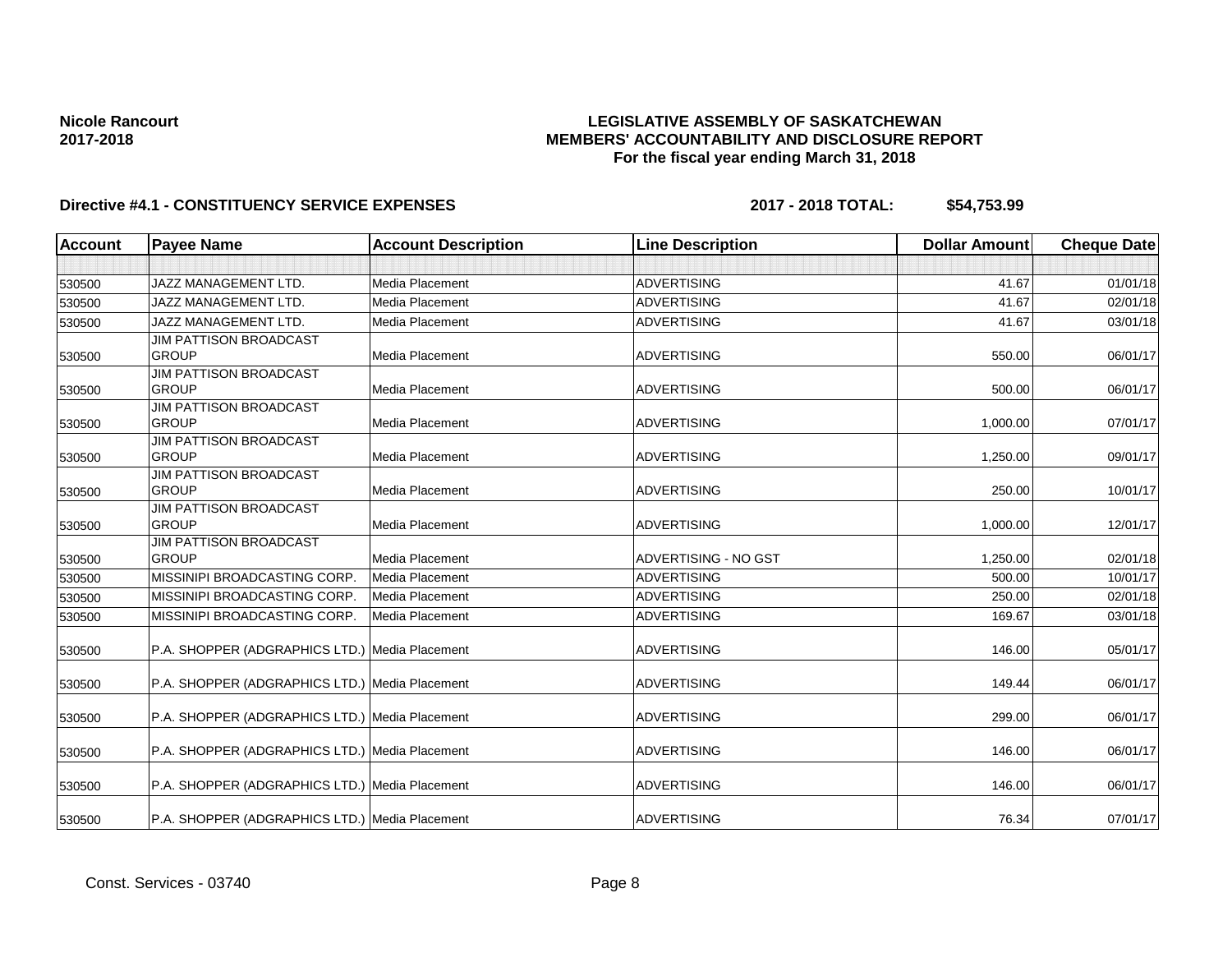## **LEGISLATIVE ASSEMBLY OF SASKATCHEWAN MEMBERS' ACCOUNTABILITY AND DISCLOSURE REPORT For the fiscal year ending March 31, 2018**

| <b>Account</b> | <b>Payee Name</b>                              | <b>Account Description</b> | <b>Line Description</b> | <b>Dollar Amount</b> | <b>Cheque Date</b> |
|----------------|------------------------------------------------|----------------------------|-------------------------|----------------------|--------------------|
|                |                                                |                            |                         |                      |                    |
| 530500         | P.A. SHOPPER (ADGRAPHICS LTD.) Media Placement |                            | <b>ADVERTISING</b>      | 76.00                | 07/01/17           |
| 530500         | P.A. SHOPPER (ADGRAPHICS LTD.) Media Placement |                            | <b>ADVERTISING</b>      | 229.00               | 07/01/17           |
| 530500         | P.A. SHOPPER (ADGRAPHICS LTD.) Media Placement |                            | <b>ADVERTISING</b>      | 114.00               | 07/01/17           |
| 530500         | P.A. SHOPPER (ADGRAPHICS LTD.) Media Placement |                            | <b>ADVERTISING</b>      | 114.00               | 07/01/17           |
| 530500         | P.A. SHOPPER (ADGRAPHICS LTD.) Media Placement |                            | <b>ADVERTISING</b>      | 180.40               | 10/01/17           |
| 530500         | P.A. SHOPPER (ADGRAPHICS LTD.) Media Placement |                            | <b>ADVERTISING</b>      | 114.00               | 10/01/17           |
| 530500         | P.A. SHOPPER (ADGRAPHICS LTD.) Media Placement |                            | <b>ADVERTISING</b>      | 79.00                | 11/01/17           |
| 530500         | P.A. SHOPPER (ADGRAPHICS LTD.) Media Placement |                            | <b>ADVERTISING</b>      | 114.00               | 11/09/17           |
| 530500         | P.A. SHOPPER (ADGRAPHICS LTD.) Media Placement |                            | <b>ADVERTISING</b>      | 149.00               | 12/01/17           |
| 530500         | P.A. SHOPPER (ADGRAPHICS LTD.) Media Placement |                            | <b>ADVERTISING</b>      | 43.00                | 12/01/17           |
| 530500         | P.A. SHOPPER (ADGRAPHICS LTD.) Media Placement |                            | <b>ADVERTISING</b>      | 110.88               | 01/01/18           |
| 530500         | P.A. SHOPPER (ADGRAPHICS LTD.) Media Placement |                            | <b>ADVERTISING</b>      | 180.40               | 03/01/18           |
| 530500         | P.A. SHOPPER (ADGRAPHICS LTD.) Media Placement |                            | <b>ADVERTISING</b>      | 400.00               | 03/31/18           |
| 530500         | PATTISON OUTDOOR<br>ADVERTISING LTD.           | Media Placement            | <b>ADVERTISING</b>      | 333.34               | 12/01/17           |
| 530500         | PATTISON OUTDOOR<br>ADVERTISING LTD.           | Media Placement            | <b>ADVERTISING</b>      | 333.33               | 01/01/18           |
| 530500         | PATTISON OUTDOOR<br>ADVERTISING LTD.           | Media Placement            | <b>ADVERTISING</b>      | 333.33               | 01/22/18           |
| 530500         | PRINCE ALBERT FEMALE HOCKEY                    | Media Placement            | <b>ADVERTISING</b>      | 50.00                | 02/16/18           |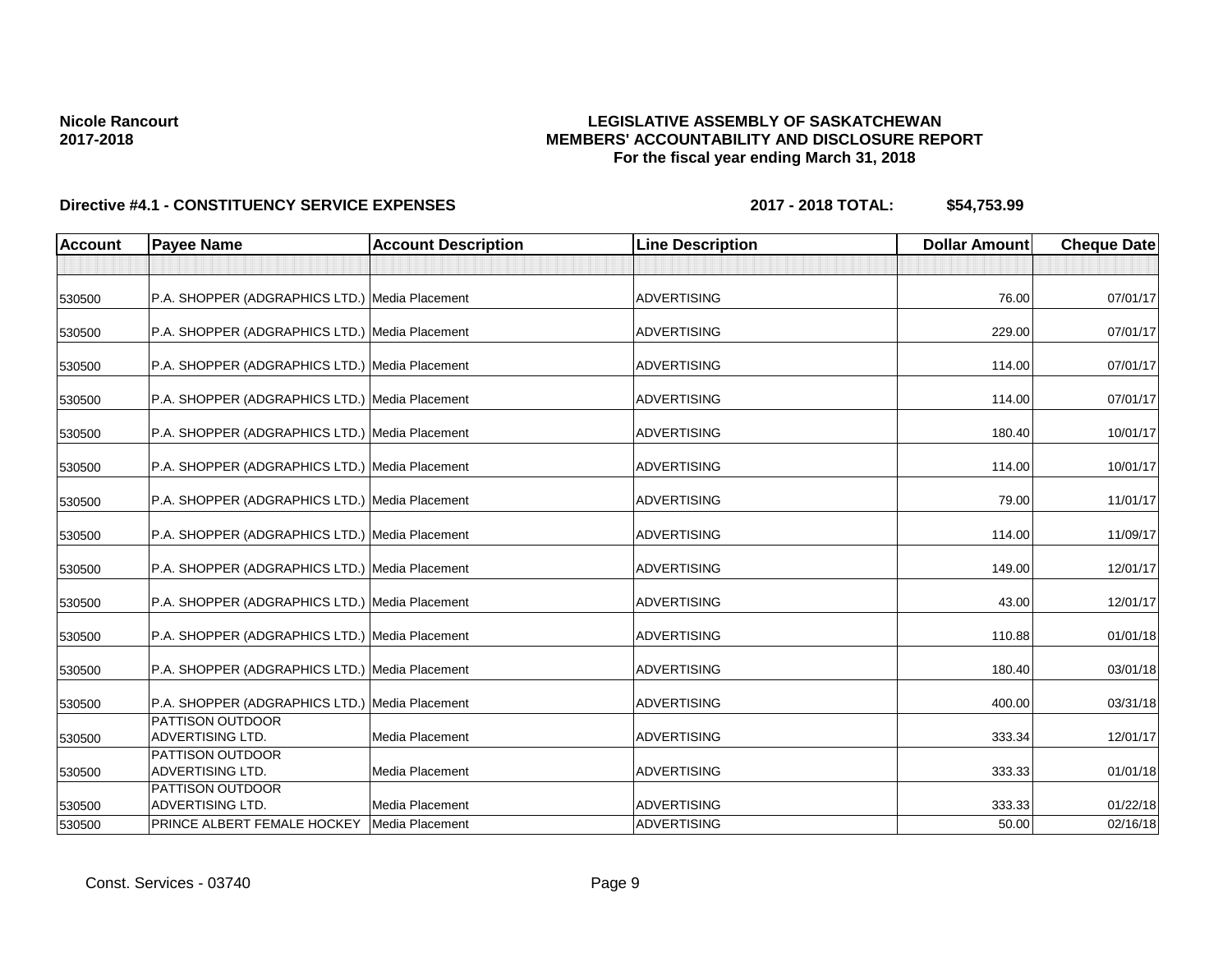## **LEGISLATIVE ASSEMBLY OF SASKATCHEWAN MEMBERS' ACCOUNTABILITY AND DISCLOSURE REPORT For the fiscal year ending March 31, 2018**

| <b>Account</b> | <b>Payee Name</b>                            | <b>Account Description</b> | <b>Line Description</b> | <b>Dollar Amount</b> | <b>Cheque Date</b>   |
|----------------|----------------------------------------------|----------------------------|-------------------------|----------------------|----------------------|
|                |                                              |                            |                         |                      |                      |
|                | PRINCE ALBERT GOLF & CURLING                 |                            |                         |                      |                      |
| 530500         | CLUB INC.                                    | Media Placement            | <b>ADVERTISING</b>      | 500.00               | 10/01/17             |
|                | PRINCE ALBERT RAIDERS HOCKEY                 |                            |                         |                      |                      |
| 530500         | <b>CLUB</b>                                  | Media Placement            | ADVERTISING - NO GST    | 190.48               | 11/01/17             |
|                | PRINCE ALBERT TITANS HOCKEY                  |                            |                         |                      |                      |
| 530500         | <b>CLUB</b><br>PRINCE ALBERT WINTER FESTIVAL | <b>Media Placement</b>     | <b>ADVERTISING</b>      | 200.00               | 11/01/17             |
| 530500         | <b>SOCIETY</b>                               | <b>Media Placement</b>     | <b>ADVERTISING</b>      | 250.00               | 03/01/18             |
|                | <b>PUETZ ENTERPRISES LTD</b>                 | Media Placement            | <b>ADVERTISING</b>      | 400.00               | 04/01/17             |
| 530500         | <b>PUETZ ENTERPRISES LTD</b>                 | Media Placement            | <b>ADVERTISING</b>      | 400.00               |                      |
| 530500         | <b>PUETZ ENTERPRISES LTD</b>                 |                            | <b>ADVERTISING</b>      |                      | 05/01/17<br>06/01/17 |
| 530500         |                                              | Media Placement            |                         | 400.00               |                      |
| 530500         | <b>PUETZ ENTERPRISES LTD</b>                 | Media Placement            | <b>ADVERTISING</b>      | 400.00               | 07/01/17             |
| 530500         | <b>PUETZ ENTERPRISES LTD</b>                 | Media Placement            | <b>ADVERTISING</b>      | 400.00               | 08/01/17             |
| 530500         | <b>PUETZ ENTERPRISES LTD</b>                 | Media Placement            | <b>ADVERTISING</b>      | 400.00               | 09/01/17             |
| 530500         | <b>PUETZ ENTERPRISES LTD</b>                 | Media Placement            | <b>ADVERTISING</b>      | 400.00               | 10/01/17             |
| 530500         | <b>PUETZ ENTERPRISES LTD</b>                 | Media Placement            | <b>ADVERTISING</b>      | 400.00               | 11/01/17             |
| 530500         | <b>PUETZ ENTERPRISES LTD</b>                 | Media Placement            | <b>ADVERTISING</b>      | 200.00               | 12/01/17             |
| 530500         | PUETZ ENTERPRISES LTD                        | Media Placement            | <b>ADVERTISING</b>      | 200.00               | 01/01/18             |
| 530500         | <b>PUETZ ENTERPRISES LTD</b>                 | Media Placement            | <b>ADVERTISING</b>      | 200.00               | 03/01/18             |
| 530500         | PUETZ ENTERPRISES LTD                        | Media Placement            | <b>ADVERTISING</b>      | 200.00               | 03/01/18             |
|                | SASK. SPORTS HALL OF FAME &                  |                            |                         |                      |                      |
| 530500         | <b>MUSEUM</b>                                | Media Placement            | ADVERTISING - NO GST    | 45.45                | 10/01/17             |
|                | SASKATCHEWAN YOUTH                           |                            |                         |                      |                      |
| 530500         | <b>PARLIAMENT</b>                            | Media Placement            | <b>ADVERTISING</b>      | 33.33                | 02/01/18             |
| 530500         | <b>STAR NEWS PUBLISHING INC.</b>             | Media Placement            | <b>ADVERTISING</b>      | 30.00                | 04/04/17             |
| 530500         | <b>STAR NEWS PUBLISHING INC.</b>             | Media Placement            | <b>ADVERTISING</b>      | 30.00                | 05/01/17             |
| 530500         | <b>STAR NEWS PUBLISHING INC.</b>             | Media Placement            | <b>ADVERTISING</b>      | 30.00                | 05/02/17             |
| 530500         | <b>STAR NEWS PUBLISHING INC.</b>             | Media Placement            | <b>ADVERTISING</b>      | 30.00                | 05/02/17             |
| 530500         | STAR NEWS PUBLISHING INC.                    | Media Placement            | <b>ADVERTISING</b>      | 30.00                | 05/02/17             |
| 530500         | <b>STAR NEWS PUBLISHING INC.</b>             | Media Placement            | <b>ADVERTISING</b>      | 30.00                | 06/01/17             |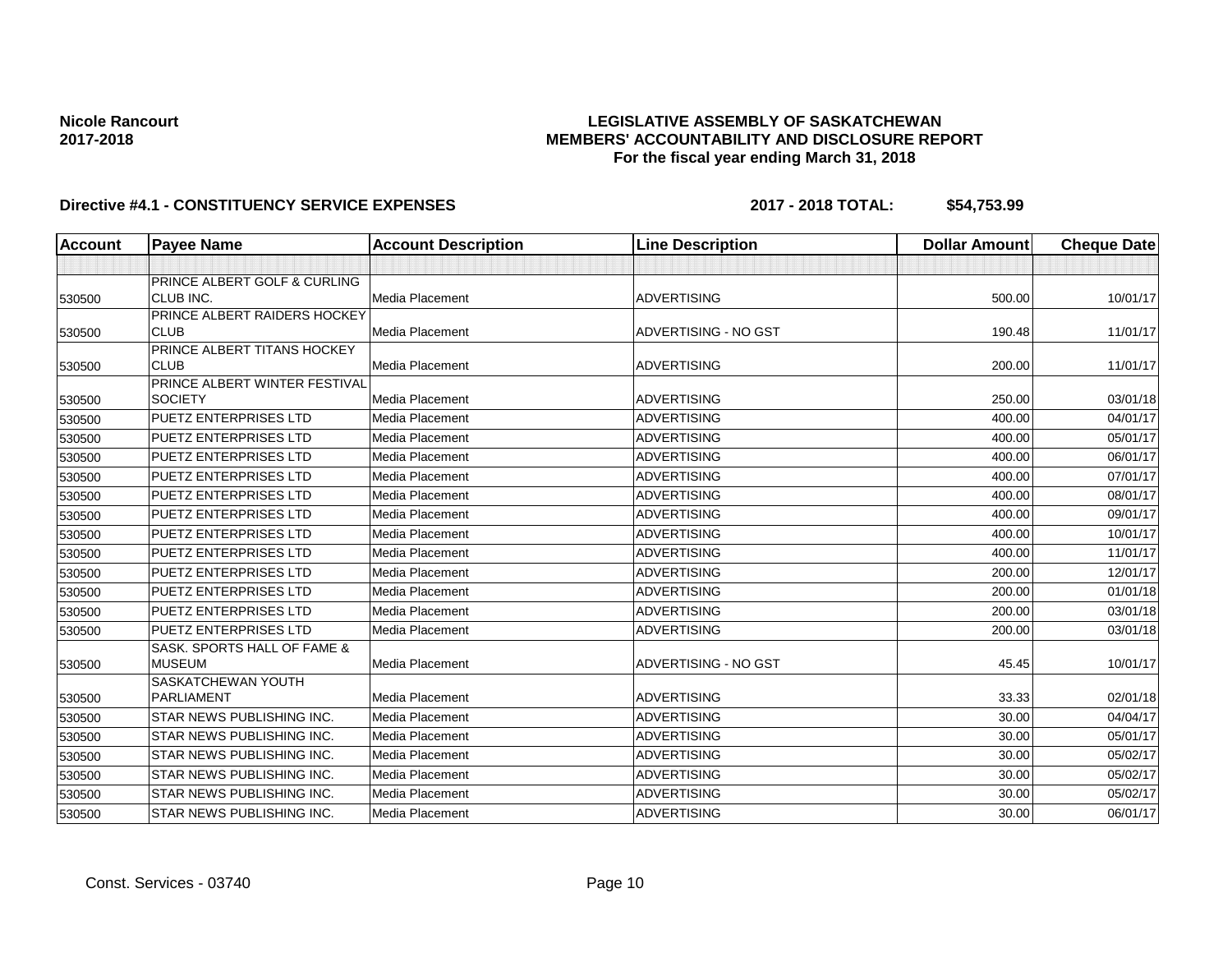## **LEGISLATIVE ASSEMBLY OF SASKATCHEWAN MEMBERS' ACCOUNTABILITY AND DISCLOSURE REPORT For the fiscal year ending March 31, 2018**

| <b>Account</b> | <b>Payee Name</b>         | <b>Account Description</b> | <b>Line Description</b> | <b>Dollar Amount</b> | <b>Cheque Date</b> |
|----------------|---------------------------|----------------------------|-------------------------|----------------------|--------------------|
|                |                           |                            |                         |                      |                    |
| 530500         | STAR NEWS PUBLISHING INC. | <b>Media Placement</b>     | <b>ADVERTISING</b>      | 30.00                | 06/01/17           |
| 530500         | STAR NEWS PUBLISHING INC. | Media Placement            | <b>ADVERTISING</b>      | 30.00                | 06/01/17           |
| 530500         | STAR NEWS PUBLISHING INC. | Media Placement            | <b>ADVERTISING</b>      | 30.00                | 06/01/17           |
| 530500         | STAR NEWS PUBLISHING INC. | Media Placement            | <b>ADVERTISING</b>      | 87.50                | 07/01/17           |
| 530500         | STAR NEWS PUBLISHING INC. | Media Placement            | <b>ADVERTISING</b>      | 87.50                | 07/01/17           |
| 530500         | STAR NEWS PUBLISHING INC. | Media Placement            | <b>ADVERTISING</b>      | 30.00                | 07/01/17           |
| 530500         | STAR NEWS PUBLISHING INC. | Media Placement            | <b>ADVERTISING</b>      | 30.00                | 07/01/17           |
| 530500         | STAR NEWS PUBLISHING INC. | Media Placement            | <b>ADVERTISING</b>      | 50.00                | 08/01/17           |
| 530500         | STAR NEWS PUBLISHING INC. | Media Placement            | <b>ADVERTISING</b>      | 50.00                | 09/01/17           |
| 530500         | STAR NEWS PUBLISHING INC. | Media Placement            | <b>ADVERTISING</b>      | 50.00                | 09/01/17           |
| 530500         | STAR NEWS PUBLISHING INC. | <b>Media Placement</b>     | <b>ADVERTISING</b>      | 50.00                | 09/01/17           |
| 530500         | STAR NEWS PUBLISHING INC. | Media Placement            | <b>ADVERTISING</b>      | 50.00                | 09/01/17           |
| 530500         | STAR NEWS PUBLISHING INC. | Media Placement            | <b>ADVERTISING</b>      | 150.00               | 10/01/17           |
| 530500         | STAR NEWS PUBLISHING INC. | <b>Media Placement</b>     | <b>ADVERTISING</b>      | 50.00                | 10/01/17           |
| 530500         | STAR NEWS PUBLISHING INC. | Media Placement            | <b>ADVERTISING</b>      | 270.00               | 10/01/17           |
| 530500         | STAR NEWS PUBLISHING INC. | <b>Media Placement</b>     | <b>ADVERTISING</b>      | 50.00                | 10/01/17           |
| 530500         | STAR NEWS PUBLISHING INC. | Media Placement            | <b>ADVERTISING</b>      | 50.00                | 10/01/17           |
| 530500         | STAR NEWS PUBLISHING INC. | Media Placement            | <b>ADVERTISING</b>      | 50.00                | 10/01/17           |
| 530500         | STAR NEWS PUBLISHING INC. | <b>Media Placement</b>     | <b>ADVERTISING</b>      | 50.00                | 10/01/17           |
| 530500         | STAR NEWS PUBLISHING INC. | Media Placement            | <b>ADVERTISING</b>      | 50.00                | 10/01/17           |
| 530500         | STAR NEWS PUBLISHING INC. | Media Placement            | <b>ADVERTISING</b>      | 50.00                | 10/01/17           |
| 530500         | STAR NEWS PUBLISHING INC. | Media Placement            | <b>ADVERTISING</b>      | 50.00                | 10/01/17           |
| 530500         | STAR NEWS PUBLISHING INC. | Media Placement            | <b>ADVERTISING</b>      | 30.00                | 10/01/17           |
| 530500         | STAR NEWS PUBLISHING INC. | <b>Media Placement</b>     | <b>ADVERTISING</b>      | 50.00                | 11/01/17           |
| 530500         | STAR NEWS PUBLISHING INC. | Media Placement            | <b>ADVERTISING</b>      | 50.00                | 11/01/17           |
| 530500         | STAR NEWS PUBLISHING INC. | Media Placement            | <b>ADVERTISING</b>      | 125.00               | 11/01/17           |
| 530500         | STAR NEWS PUBLISHING INC. | Media Placement            | <b>ADVERTISING</b>      | 50.00                | 11/01/17           |
| 530500         | STAR NEWS PUBLISHING INC. | Media Placement            | <b>ADVERTISING</b>      | 50.00                | 11/01/17           |
| 530500         | STAR NEWS PUBLISHING INC. | Media Placement            | <b>ADVERTISING</b>      | 50.00                | 11/01/17           |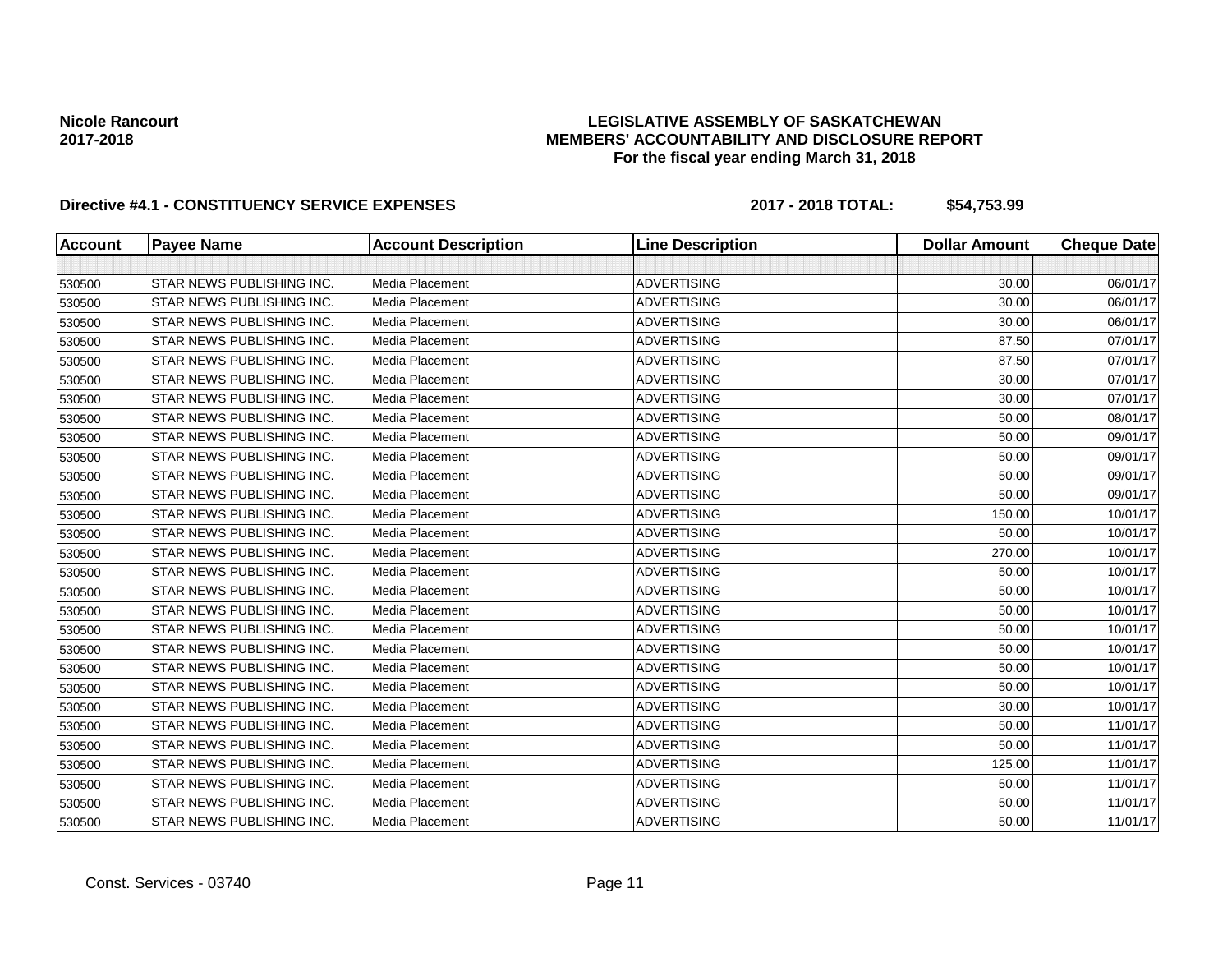## **LEGISLATIVE ASSEMBLY OF SASKATCHEWAN MEMBERS' ACCOUNTABILITY AND DISCLOSURE REPORT For the fiscal year ending March 31, 2018**

| <b>Account</b> | <b>Payee Name</b>                  | <b>Account Description</b> | <b>Line Description</b>           | <b>Dollar Amount</b> | <b>Cheque Date</b> |
|----------------|------------------------------------|----------------------------|-----------------------------------|----------------------|--------------------|
|                |                                    |                            |                                   |                      |                    |
| 530500         | STAR NEWS PUBLISHING INC.          | Media Placement            | <b>ADVERTISING</b>                | 75.00                | 12/01/17           |
| 530500         | STAR NEWS PUBLISHING INC.          | Media Placement            | <b>ADVERTISING</b>                | 50.00                | 12/01/17           |
| 530500         | STAR NEWS PUBLISHING INC.          | Media Placement            | <b>ADVERTISING</b>                | 50.00                | 12/01/17           |
| 530500         | STAR NEWS PUBLISHING INC.          | Media Placement            | <b>ADVERTISING</b>                | 50.00                | 12/01/17           |
| 530500         | STAR NEWS PUBLISHING INC.          | Media Placement            | <b>ADVERTISING</b>                | 50.00                | 12/12/17           |
| 530500         | STAR NEWS PUBLISHING INC.          | Media Placement            | <b>ADVERTISING</b>                | 75.00                | 01/01/18           |
| 530500         | STAR NEWS PUBLISHING INC.          | Media Placement            | <b>ADVERTISING</b>                | 50.00                | 01/01/18           |
| 530500         | STAR NEWS PUBLISHING INC.          | Media Placement            | <b>ADVERTISING</b>                | 50.00                | 01/01/18           |
| 530500         | STAR NEWS PUBLISHING INC.          | Media Placement            | <b>ADVERTISING</b>                | 50.00                | 01/09/18           |
| 530500         | STAR NEWS PUBLISHING INC.          | Media Placement            | <b>ADVERTISING</b>                | 50.00                | 01/16/18           |
| 530500         | STAR NEWS PUBLISHING INC.          | Media Placement            | <b>ADVERTISING</b>                | 50.00                | 02/01/18           |
| 530500         | STAR NEWS PUBLISHING INC.          | Media Placement            | <b>ADVERTISING</b>                | 50.00                | 03/01/18           |
| 530500         | STAR NEWS PUBLISHING INC.          | Media Placement            | <b>ADVERTISING</b>                | 50.00                | 03/01/18           |
| 530500         | STAR NEWS PUBLISHING INC.          | Media Placement            | <b>ADVERTISING</b>                | 50.00                | 03/06/18           |
| 530500         | STAR NEWS PUBLISHING INC.          | Media Placement            | <b>ADVERTISING</b>                | 125.00               | 03/10/18           |
| 530500         | STAR NEWS PUBLISHING INC.          | Media Placement            | <b>ADVERTISING</b>                | 50.00                | 03/13/18           |
| 530500         | STAR NEWS PUBLISHING INC.          | Media Placement            | <b>ADVERTISING</b>                | 50.00                | 03/20/18           |
| 530500         | STAR NEWS PUBLISHING INC.          | Media Placement            | <b>ADVERTISING</b>                | 50.00                | 03/27/18           |
| 530500         | STAR NEWS PUBLISHING INC.          | Media Placement            | <b>ADVERTISING</b>                | 50.00                | 03/27/18           |
| 530500         | STAR NEWS PUBLISHING INC.          | Media Placement            | <b>ADVERTISING</b>                | 50.00                | 03/27/18           |
| 530500         | STAR NEWS PUBLISHING INC.          | <b>Media Placement</b>     | <b>ADVERTISING</b>                | 50.00                | 03/27/18           |
| 530500         | STAR NEWS PUBLISHING INC.          | Media Placement            | <b>ADVERTISING</b>                | 50.00                | 03/27/18           |
| 530500         | STAR NEWS PUBLISHING INC.          | Media Placement            | <b>ADVERTISING</b>                | 50.00                | 03/27/18           |
| 530900         | <b>ACTION PRINTING COMPANY LTD</b> | <b>Promotional Items</b>   | CHRISTMAS CARDS&CALENDARS         | 1,691.51             | 12/05/17           |
| 530900         | <b>ENCHANTED FLORIST</b>           | <b>Promotional Items</b>   | <b>FLOWERS &amp; DELIVERY</b>     | 222.60               | 12/14/17           |
| 530900         | RANCOURT, NICOLE                   | <b>Promotional Items</b>   | REIMB; FLOWERS/MISC. SUPP.        | 53.28                | 06/02/17           |
| 530900         | RANCOURT, NICOLE                   | <b>Promotional Items</b>   | REIMBURSE - GREETING CARDS        | 3.35                 | 03/23/18           |
| 530900         | ROTHENBURGER, ROSEMARIE E          | <b>Promotional Items</b>   | FLOWERS/MISC./PHOTO               | 75.31                | 05/05/17           |
| 530900         | ROTHENBURGER, ROSEMARIE E.         | <b>Promotional Items</b>   | POSTAGE/FLOWERS/MISC./C.A. TRAVEL | 174.76               | 06/08/17           |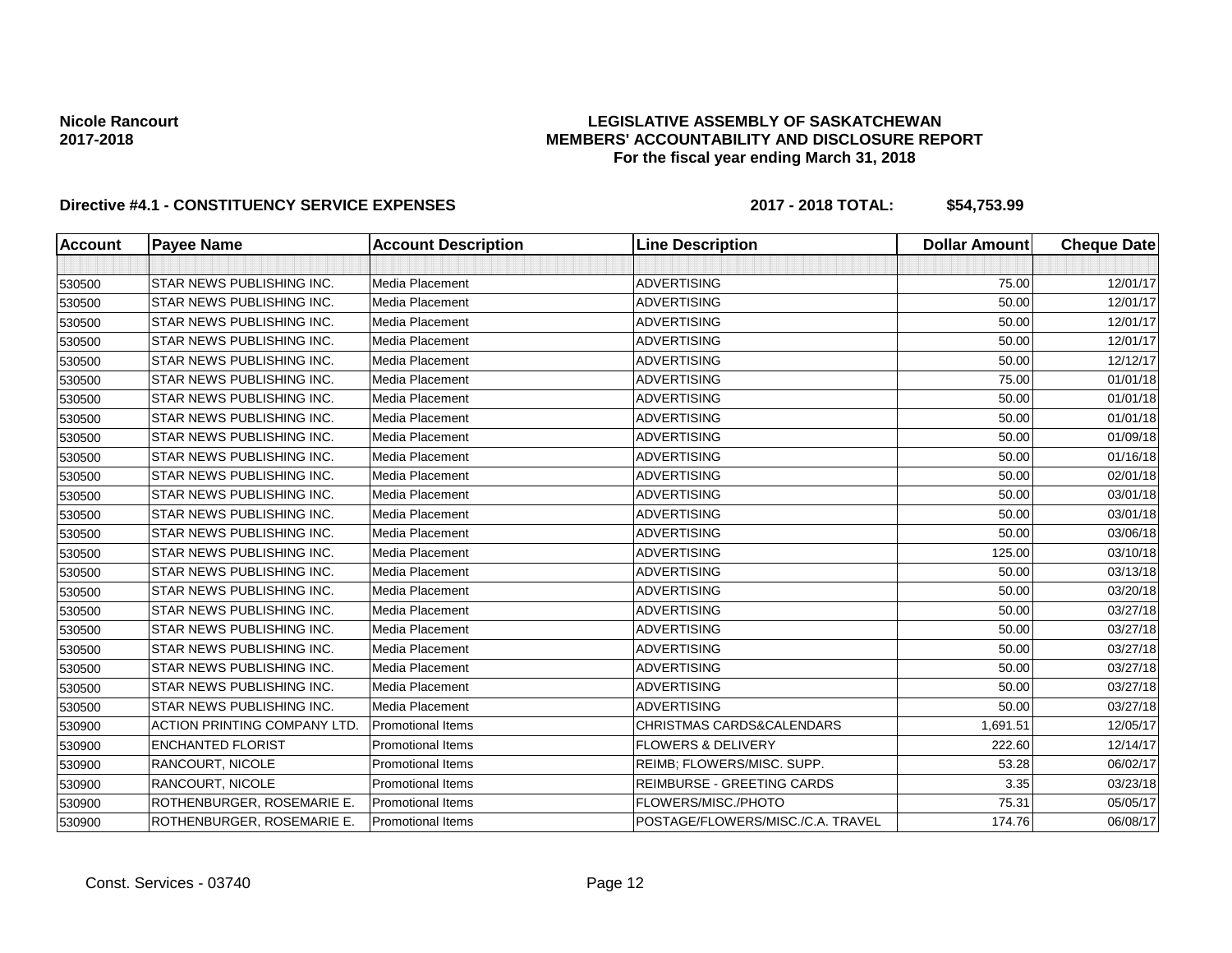## **LEGISLATIVE ASSEMBLY OF SASKATCHEWAN MEMBERS' ACCOUNTABILITY AND DISCLOSURE REPORT For the fiscal year ending March 31, 2018**

| <b>Account</b> | <b>Payee Name</b>                | <b>Account Description</b>         | <b>Line Description</b>             | <b>Dollar Amount</b> | <b>Cheque Date</b> |
|----------------|----------------------------------|------------------------------------|-------------------------------------|----------------------|--------------------|
|                |                                  |                                    |                                     |                      |                    |
|                |                                  |                                    | OFFICE SUPPLIES/FLORAL ARR/C.A.     |                      |                    |
| 530900         | ROTHENBURGER, ROSEMARIE E.       | <b>Promotional Items</b>           | <b>TRAVEL</b>                       | 123.30               | 10/01/17           |
| 530900         | ROTHENBURGER, ROSEMARIE E.       | <b>Promotional Items</b>           | FLORAL ARRANGEMENT/C.A. TRAVEL      | 82.95                | 12/01/17           |
|                |                                  |                                    | MISC/OFFICE/FLORAL/POSTAGE/C.A.     |                      |                    |
| 530900         | ROTHENBURGER, ROSEMARIE E.       | <b>Promotional Items</b>           | <b>TRAVEL</b>                       | 11.09                | 02/01/18           |
| 530900         | ROTHENBURGER, ROSEMARIE E.       | <b>Promotional Items</b>           | C.A. TRAVEL/FLORAL/POSTAGE/MISC     | 29.95                | 03/01/18           |
| 530900         | <b>SCENTIMENTS FLORAL LTD.</b>   | <b>Promotional Items</b>           | <b>FLOWERS PST ADDED/NO GST</b>     | 72.08                | 05/01/17           |
| 530900         | <b>SCENTIMENTS FLORAL LTD.</b>   | <b>Promotional Items</b>           | <b>FLOWERS &amp; DELIVERY</b>       | 190.80               | 12/08/17           |
| 530900         | <b>VAL'S FLORAL BOUTIQUE</b>     | <b>Promotional Items</b>           | <b>FLORAL ARRANGEMENT</b>           | 71.60                | 08/01/17           |
|                |                                  |                                    | MISC/SOFTWARE/SHIP.FEE/TRAVEL/SETU  |                      |                    |
| 542000         | ROTHENBURGER, ROSEMARIE E.       | Travel                             |                                     | 25.00                | 04/11/17           |
| 542000         | ROTHENBURGER, ROSEMARIE E.       | Travel                             | C.A. TRAVEL                         | 798.35               | 05/05/17           |
| 542000         | ROTHENBURGER, ROSEMARIE E.       | Travel                             | POSTAGE/FLOWERS/MISC./C.A. TRAVEL   | 22.20                | 06/08/17           |
| 542000         | ROTHENBURGER, ROSEMARIE E.       | Travel                             | C.A. TRAVEL JUN 9-AUG 10, 2017      | 1,020.94             | 09/08/17           |
|                |                                  |                                    | OFFICE SUPPLIES/FLORAL ARR/C.A.     |                      |                    |
| 542000         | ROTHENBURGER, ROSEMARIE E.       | Travel                             | <b>TRAVEL</b>                       | 203.68               | 10/01/17           |
| 542000         | ROTHENBURGER, ROSEMARIE E.       | Travel                             | FLORAL ARRANGEMENT/C.A. TRAVEL      | 493.82               | 12/01/17           |
|                |                                  |                                    | MISC/OFFICE/FLORAL/POSTAGE/C.A.     |                      |                    |
| 542000         | ROTHENBURGER, ROSEMARIE E.       | Travel                             | <b>TRAVEL</b>                       | 57.50                | 02/01/18           |
| 542000         | ROTHENBURGER, ROSEMARIE E.       | Travel                             | C.A. TRAVEL/FLORAL/POSTAGE/MISC     | 111.75               | 03/01/18           |
|                | <b>ABORIGINAL CONSULTING</b>     |                                    | SUBSCRIPTION-EAGLE FEATHER 2 YEARS- |                      |                    |
| 550200         | SERVICES (ACS)                   | Books, Mags and Ref Materials      | <b>RANCOURT</b>                     | 45.00                | 11/01/17           |
|                |                                  |                                    | MISC/OFFICE/FLORAL/POSTAGE/C.A.     |                      |                    |
| 550200         | ROTHENBURGER, ROSEMARIE E.       | Books, Mags and Ref Materials      | <b>TRAVEL</b>                       | 7.74                 | 02/01/18           |
| 550200         | ROTHENBURGER, ROSEMARIE E.       | Books, Mags and Ref Materials      | MISC & OFFICE SUPPLIES/MAGAZINES    | 13.63                | 03/26/18           |
| 550200         | <b>STAR NEWS PUBLISHING INC.</b> | Books, Mags and Ref Materials      | <b>SUBSCRIPTION</b>                 | 156.23               | 06/01/17           |
| 555000         | <b>B &amp; P WATER SHOP</b>      | <b>Other Material and Supplies</b> | <b>BOTTLED WATER</b>                | 15.00                | 06/01/17           |
| 555000         | <b>B &amp; P WATER SHOP</b>      | Other Material and Supplies        | <b>BOTTLED WATER</b>                | 15.00                | 08/01/17           |
| 555000         | <b>B &amp; P WATER SHOP</b>      | Other Material and Supplies        | <b>BOTTLED WATER</b>                | 15.00                | 11/01/17           |
| 555000         | <b>B &amp; P WATER SHOP</b>      | <b>Other Material and Supplies</b> | <b>BOTTLED WATER</b>                | 15.00                | 03/01/18           |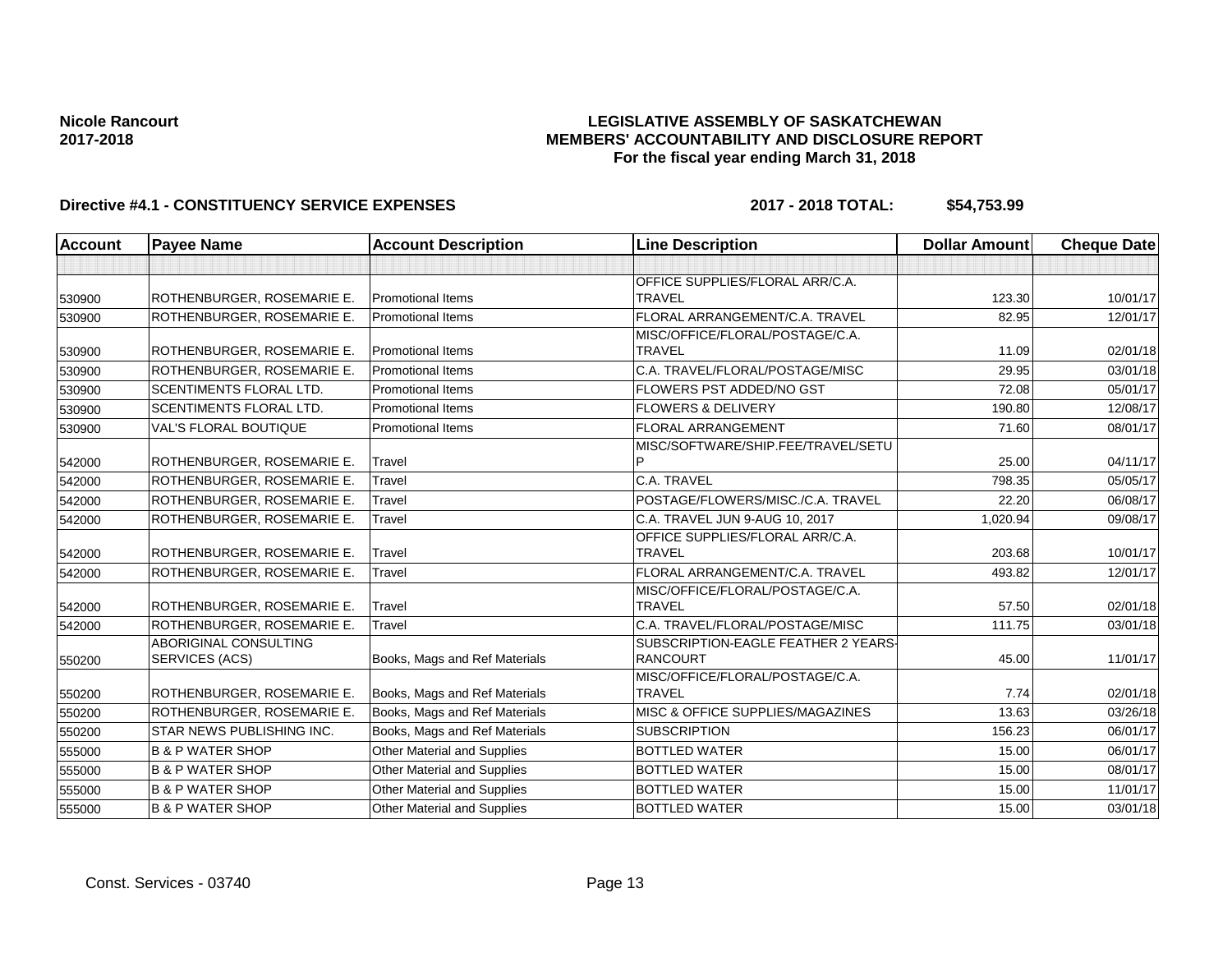## **LEGISLATIVE ASSEMBLY OF SASKATCHEWAN MEMBERS' ACCOUNTABILITY AND DISCLOSURE REPORT For the fiscal year ending March 31, 2018**

| <b>Account</b> | <b>Payee Name</b>             | <b>Account Description</b>         | <b>Line Description</b>                  | <b>Dollar Amount</b> | <b>Cheque Date</b> |
|----------------|-------------------------------|------------------------------------|------------------------------------------|----------------------|--------------------|
|                |                               |                                    |                                          |                      |                    |
|                | <b>CANADIAN MENTAL HEALTH</b> |                                    |                                          |                      |                    |
| 555000         | <b>ASSOCIATION</b>            | <b>Other Material and Supplies</b> | <b>ADVERTISING</b>                       | 40.00                | 11/01/17           |
| 555000         | RANCOURT, NICOLE              | Other Material and Supplies        | <b>REIMB: MISC. SUPPLIES</b>             | 38.99                | 05/04/17           |
| 555000         | <b>RANCOURT, NICOLE</b>       | <b>Other Material and Supplies</b> | REIMB; FLOWERS/MISC. SUPP.               | 60.81                | 06/02/17           |
| 555000         | RANCOURT, NICOLE              | <b>Other Material and Supplies</b> | <b>REIMB: MISC OFFICE SUPPLIES</b>       | 23.90                | 10/01/17           |
| 555000         | RANCOURT, NICOLE              | <b>Other Material and Supplies</b> | <b>REIMB: MISC OFFICE SUPPLIES</b>       | 38.99                | 10/05/17           |
| 555000         | <b>RANCOURT. NICOLE</b>       | <b>Other Material and Supplies</b> | <b>REIMB: MISC OFFICE SUPPLIES</b>       | 18.29                | 11/01/17           |
| 555000         | <b>RANCOURT, NICOLE</b>       | <b>Other Material and Supplies</b> | <b>REIMB: OFFICE &amp; MISC SUPPLIES</b> | 98.97                | 11/25/17           |
| 555000         | <b>RANCOURT, NICOLE</b>       | <b>Other Material and Supplies</b> | <b>REIMB: MISC OFFICE SUPPLIES</b>       | 13.79                | 03/01/18           |
| 555000         | RANCOURT, NICOLE              | Other Material and Supplies        | <b>REIMB: MISC &amp; OFFICE SUPPLIES</b> | 115.09               | 03/06/18           |
|                |                               |                                    | MISC/SOFTWARE/SHIP.FEE/TRAVEL/SETU       |                      |                    |
| 555000         | ROTHENBURGER, ROSEMARIE E.    | <b>Other Material and Supplies</b> |                                          | 32.04                | 04/11/17           |
| 555000         | ROTHENBURGER, ROSEMARIE E.    | Other Material and Supplies        | FLOWERS/MISC./PHOTO                      | 174.90               | 05/05/17           |
| 555000         | ROTHENBURGER, ROSEMARIE E.    | Other Material and Supplies        | POSTAGE/FLOWERS/MISC./C.A. TRAVEL        | 214.69               | 06/08/17           |
| 555000         | ROTHENBURGER, ROSEMARIE E.    | Other Material and Supplies        | REIMB: MISC. & OFFICE SUPPLIES           | 262.72               | 09/01/17           |
|                |                               |                                    | OFFICE SUPPLIES/FLORAL ARR/C.A.          |                      |                    |
| 555000         | ROTHENBURGER, ROSEMARIE E.    | <b>Other Material and Supplies</b> | <b>TRAVEL</b>                            | 5.11                 | 10/01/17           |
|                |                               |                                    | MISC/OFFICE/FLORAL/POSTAGE/C.A.          |                      |                    |
| 555000         | ROTHENBURGER, ROSEMARIE E.    | <b>Other Material and Supplies</b> | <b>TRAVEL</b>                            | 210.52               | 02/01/18           |
| 555000         | ROTHENBURGER, ROSEMARIE E.    | <b>Other Material and Supplies</b> | C.A. TRAVEL/FLORAL/POSTAGE/MISC          | 211.20               | 03/01/18           |
| 555000         | ROTHENBURGER, ROSEMARIE E.    | <b>Other Material and Supplies</b> | MISC & OFFICE SUPPLIES/MAGAZINES         | 100.35               | 03/26/18           |
| 555000         | <b>STAPLES BUSINESS DEPOT</b> | <b>Other Material and Supplies</b> | OFFICE SUPPLIES 107924                   | 152.10               | 04/06/17           |
| 555000         | <b>STAPLES BUSINESS DEPOT</b> | <b>Other Material and Supplies</b> | OFFICE SUPPLIES 107924                   | 52.61                | 04/06/17           |
| 555000         | <b>STAPLES BUSINESS DEPOT</b> | Other Material and Supplies        | MISC. SUPPLIES 107924 NO GST             | 167.91               | 05/01/17           |
| 555000         | <b>STAPLES BUSINESS DEPOT</b> | Other Material and Supplies        | POSTAGE/OFFICE SUPPLIES                  | 90.18                | 06/01/17           |
| 555000         | <b>STAPLES BUSINESS DEPOT</b> | Other Material and Supplies        | OFFICE SUPPLIES 107924                   | 116.55               | 07/01/17           |
|                |                               |                                    | 107924 POSTAGE&OFFICE SUPPLIES-NO        |                      |                    |
| 555000         | <b>STAPLES BUSINESS DEPOT</b> | Other Material and Supplies        | <b>GST</b>                               | 26.98                | 09/01/17           |
| 555000         | <b>STAPLES BUSINESS DEPOT</b> | Other Material and Supplies        | 107924 OFFICE SUPPLIES                   | 30.39                | 09/01/17           |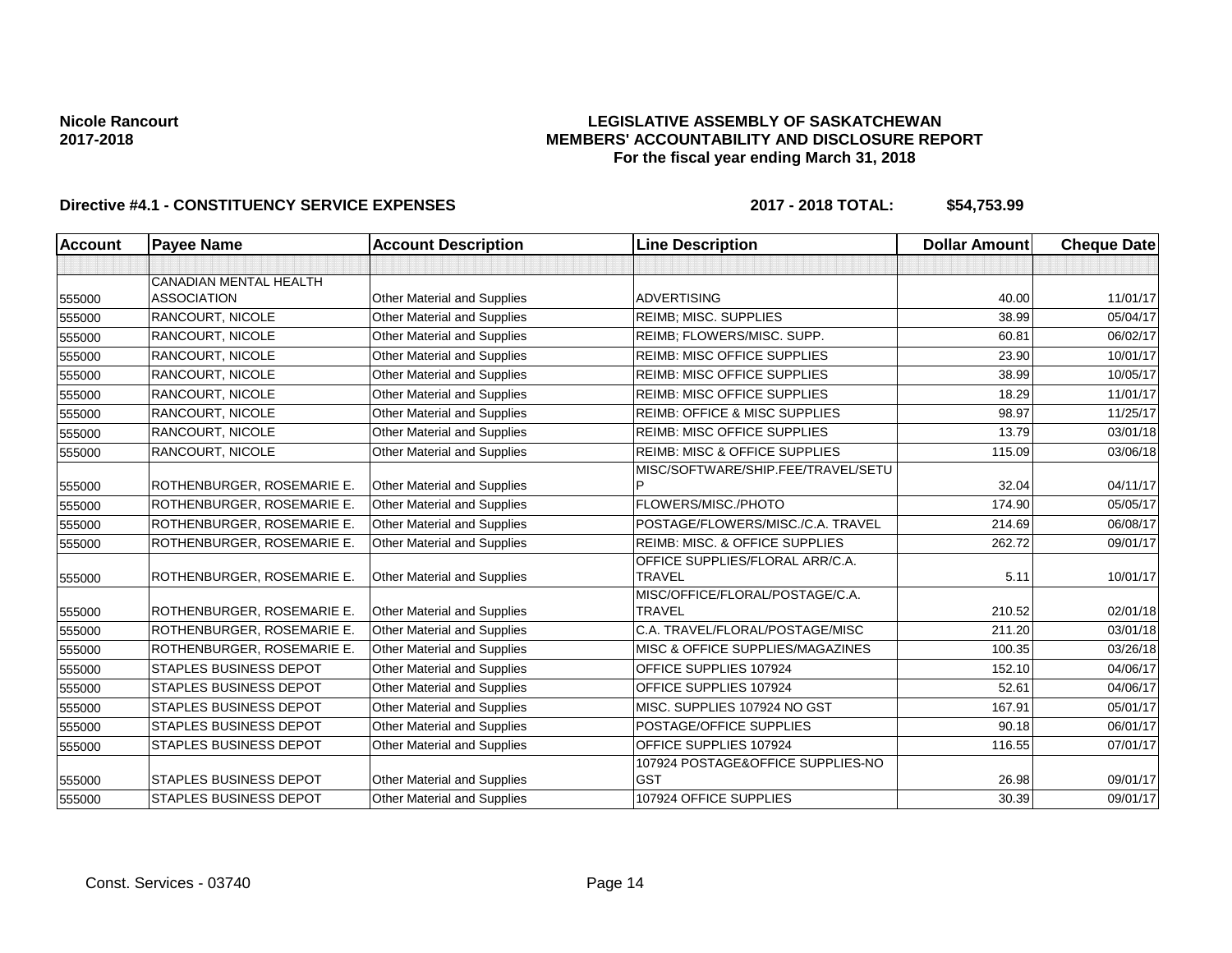### **LEGISLATIVE ASSEMBLY OF SASKATCHEWAN MEMBERS' ACCOUNTABILITY AND DISCLOSURE REPORT For the fiscal year ending March 31, 2018**

| <b>Account</b> | <b>Payee Name</b>             | <b>Account Description</b>           | <b>Line Description</b>            | <b>Dollar Amount</b> | <b>Cheque Date</b> |
|----------------|-------------------------------|--------------------------------------|------------------------------------|----------------------|--------------------|
|                |                               |                                      |                                    |                      |                    |
|                |                               |                                      | 107924 POSTAGE&OFFICE SUPPLIES-NO  |                      |                    |
| 555000         | <b>STAPLES BUSINESS DEPOT</b> | Other Material and Supplies          | <b>GST</b>                         | 163.82               | 09/01/17           |
| 555000         | <b>STAPLES BUSINESS DEPOT</b> | Other Material and Supplies          | 107924 OFFICE SUPPLIES             | 100.57               | 09/07/17           |
| 555000         | <b>STAPLES BUSINESS DEPOT</b> | Other Material and Supplies          | OFFICE SUPPLIES 107924             | 45.35                | 10/01/17           |
| 555000         | <b>STAPLES BUSINESS DEPOT</b> | Other Material and Supplies          | 107924 OFFICE SUPPLIES             | 22.42                | 11/01/17           |
| 555000         | <b>STAPLES BUSINESS DEPOT</b> | Other Material and Supplies          | 107924 OFFICE SUPPLIES             | 162.08               | 12/01/17           |
| 555000         | <b>STAPLES BUSINESS DEPOT</b> | Other Material and Supplies          | 107924 OFFICE SUPPLIES/POSTAGE     | 29.36                | 01/01/18           |
| 555000         | <b>STAPLES BUSINESS DEPOT</b> | Other Material and Supplies          | 107924 POSTAGE/OFFICE SUPPLIES     | 19.10                | 03/19/18           |
| 555000         | STAPLES BUSINESS DEPOT        | Other Material and Supplies          | 107924 MISC & OFFICE SUPPLIES      | 175.18               | 03/20/18           |
| 555000         | <b>SUPREME BASICS</b>         | Other Material and Supplies          | <b>OFFICE SUPPLIES</b>             | 304.49               | 05/04/17           |
| 555000         | <b>SUPREME BASICS</b>         | Other Material and Supplies          | <b>OFFICE SUPPLIES</b>             | 103.67               | 03/01/18           |
|                |                               |                                      | MISC/SOFTWARE/SHIP.FEE/TRAVEL/SETU |                      |                    |
| 564600         | ROTHENBURGER, ROSEMARIE E.    | Computer Software - Exp              |                                    | 66.38                | 04/11/17           |
| 565200         | <b>SUPREME BASICS</b>         | Office Furniture and Equipment - Exp | OFFICE CHAIR                       | 1,144.76             | 08/01/17           |
| 588950         |                               |                                      | Prepaid Expense Adjustment         | (795.00)             | 03/31/18           |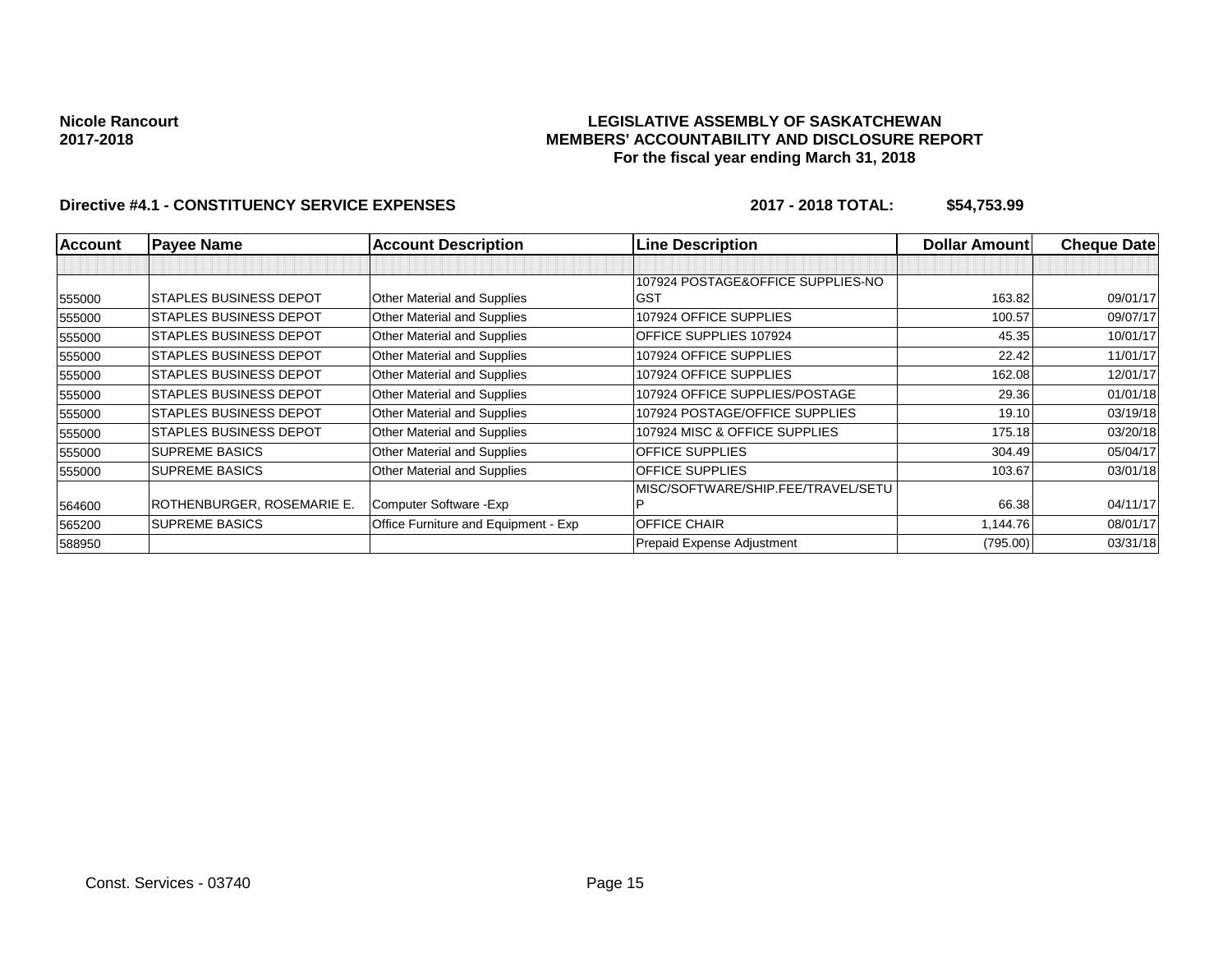## **LEGISLATIVE ASSEMBLY OF SASKATCHEWAN MEMBERS' ACCOUNTABILITY AND DISCLOSURE REPORT For the fiscal year ending March 31, 2018**

# Directive #6 - CONSTITUENCY ASSISTANT EXPENSES 2017 - 2018 TOTAL: \$65,434.40

| <b>Account</b> | <b>Payee Name</b>         | <b>Account Description</b> | <b>Dollar Amount</b> | <b>Cheque Date</b> |
|----------------|---------------------------|----------------------------|----------------------|--------------------|
|                |                           |                            |                      |                    |
| 513000         | ROTHENBURGER, ROSEMARIE E | Out-of-Scope Permanent     | 2,686.84             | 04/11/17           |
| 513000         | ROTHENBURGER, ROSEMARIE E | Out-of-Scope Permanent     | $-2,686.85$          | 04/11/17           |
| 513000         | ROTHENBURGER, ROSEMARIE E | Out-of-Scope Permanent     | 2,213.42             | 04/25/17           |
| 513000         | ROTHENBURGER, ROSEMARIE E | Out-of-Scope Permanent     | 2213.42              | 05/09/17           |
| 513000         | ROTHENBURGER, ROSEMARIE E | Out-of-Scope Permanent     | 2213.42              | 05/24/17           |
| 513000         | ROTHENBURGER, ROSEMARIE E | Out-of-Scope Permanent     | 2,213.42             | 06/06/17           |
| 513000         | ROTHENBURGER, ROSEMARIE E | Out-of-Scope Permanent     | 2,213.42             | 06/20/17           |
| 513000         | ROTHENBURGER, ROSEMARIE E | Out-of-Scope Permanent     | 2213.42              | 07/05/17           |
| 513000         | ROTHENBURGER, ROSEMARIE E | Out-of-Scope Permanent     | 2213.42              | 07/18/17           |
| 513000         | ROTHENBURGER, ROSEMARIE E | Out-of-Scope Permanent     | 2213.42              | 08/01/17           |
| 513000         | ROTHENBURGER, ROSEMARIE E | Out-of-Scope Permanent     | 2213.42              | 08/15/17           |
| 513000         | ROTHENBURGER, ROSEMARIE E | Out-of-Scope Permanent     | 2,213.42             | 08/29/17           |
| 513000         | ROTHENBURGER, ROSEMARIE E | Out-of-Scope Permanent     | 2,213.42             | 09/12/17           |
| 513000         | ROTHENBURGER, ROSEMARIE E | Out-of-Scope Permanent     | 2,213.42             | 09/26/17           |
| 513000         | ROTHENBURGER, ROSEMARIE E | Out-of-Scope Permanent     | 2213.42              | 10/11/17           |
| 513000         | ROTHENBURGER, ROSEMARIE E | Out-of-Scope Permanent     | 2,213.42             | 10/24/17           |
| 513000         | ROTHENBURGER, ROSEMARIE E | Out-of-Scope Permanent     | 2213.42              | 11/07/17           |
| 513000         | ROTHENBURGER, ROSEMARIE E | Out-of-Scope Permanent     | 2,213.42             | 11/21/17           |
| 513000         | ROTHENBURGER, ROSEMARIE E | Out-of-Scope Permanent     | 2,213.42             | 12/05/17           |
| 513000         | ROTHENBURGER, ROSEMARIE E | Out-of-Scope Permanent     | 2213.42              | 12/19/17           |
| 513000         | ROTHENBURGER, ROSEMARIE E | Out-of-Scope Permanent     | 2213.42              | 01/03/18           |
| 513000         | ROTHENBURGER, ROSEMARIE E | Out-of-Scope Permanent     | 2,213.42             | 01/16/18           |
| 513000         | ROTHENBURGER, ROSEMARIE E | Out-of-Scope Permanent     | 2,213.42             | 02/01/18           |
| 513000         | ROTHENBURGER, ROSEMARIE E | Out-of-Scope Permanent     | 2,213.42             | 02/13/18           |
| 513000         | ROTHENBURGER, ROSEMARIE E | Out-of-Scope Permanent     | 2213.42              | 03/01/18           |
| 513000         | ROTHENBURGER, ROSEMARIE E | Out-of-Scope Permanent     | 2,213.42             | 03/13/18           |
| 513000         | ROTHENBURGER, ROSEMARIE E | Out-of-Scope Permanent     | 2213.42              | 03/27/18           |
| 513000         | ROTHENBURGER, ROSEMARIE E | Out-of-Scope Permanent     | 2,213.42             | 04/10/18           |
| 514000         | NELSON, ZACHARY R         | Casual/Term                | 742.3                | 04/25/17           |